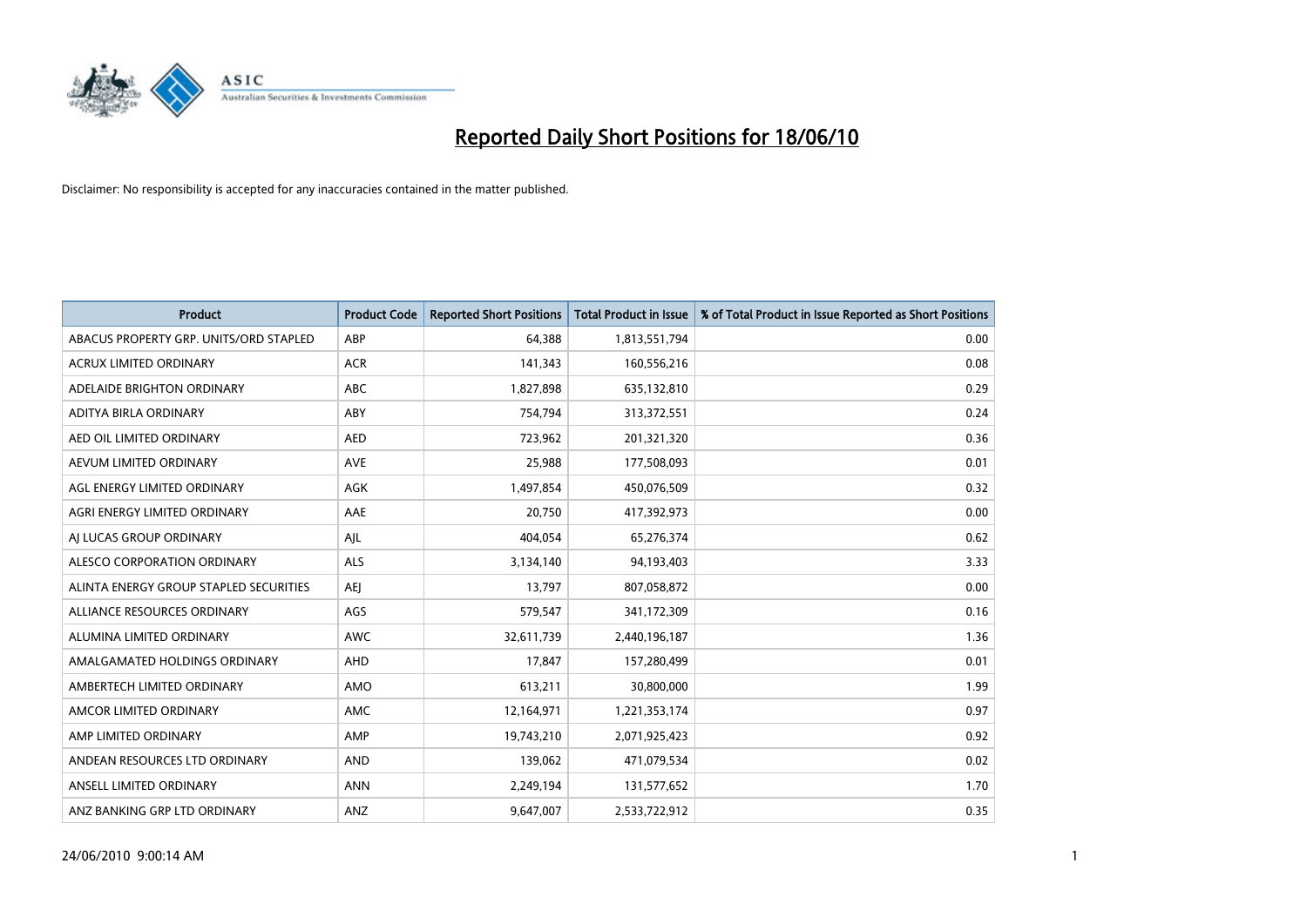

| <b>Product</b>                          | <b>Product Code</b> | <b>Reported Short Positions</b> | <b>Total Product in Issue</b> | % of Total Product in Issue Reported as Short Positions |
|-----------------------------------------|---------------------|---------------------------------|-------------------------------|---------------------------------------------------------|
| APA GROUP STAPLED SECURITIES            | <b>APA</b>          | 3,397,373                       | 542,318,629                   | 0.63                                                    |
| APN NEWS & MEDIA ORDINARY               | <b>APN</b>          | 4,675,725                       | 598,823,853                   | 0.78                                                    |
| AQUARIUS PLATINUM. ORDINARY             | <b>AOP</b>          | 4,440,001                       | 463,070,936                   | 0.95                                                    |
| AQUILA RESOURCES ORDINARY               | <b>AQA</b>          | 1,131,585                       | 322,273,136                   | 0.34                                                    |
| ARAFURA RESOURCE LTD ORDINARY           | ARU                 | 10,992                          | 290,640,342                   | 0.00                                                    |
| ARDENT LEISURE GROUP STAPLED SECURITIES | AAD                 | 54,858                          | 309,109,468                   | 0.02                                                    |
| ARISTOCRAT LEISURE ORDINARY             | ALL                 | 16,171,081                      | 533,379,348                   | 3.04                                                    |
| ARROW ENERGY ORDINARY                   | <b>AOE</b>          | 526,098                         | 732,570,533                   | 0.08                                                    |
| ASCIANO GROUP STAPLED SECURITIES        | <b>AIO</b>          | 14,477,055                      | 2,926,103,883                 | 0.50                                                    |
| ASG GROUP LIMITED ORDINARY              | <b>ASZ</b>          | 37,398                          | 146,511,197                   | 0.03                                                    |
| ASPEN GROUP ORD/UNITS STAPLED           | <b>APZ</b>          | 38,029                          | 579,980,076                   | 0.00                                                    |
| ASTRO JAP PROP GROUP STAPLED SECURITIES | AJA                 | 1,931,917                       | 508,212,161                   | 0.38                                                    |
| ASX LIMITED ORDINARY                    | <b>ASX</b>          | 2,436,731                       | 173,573,245                   | 1.38                                                    |
| ATLAS IRON LIMITED ORDINARY             | <b>AGO</b>          | 12,013,751                      | 473,492,286                   | 2.53                                                    |
| AUCKLAND INTERNATION ORDINARY           | <b>AIA</b>          | 54                              | 1,310,392,831                 | 0.00                                                    |
| AUSDRILL LIMITED ORDINARY               | <b>ASL</b>          | 197,738                         | 254,290,140                   | 0.07                                                    |
| AUSENCO LIMITED ORDINARY                | AAX                 | 2,386,323                       | 122,427,576                   | 1.95                                                    |
| AUSTAL LIMITED ORDINARY                 | ASB                 | 112,572                         | 188,069,638                   | 0.05                                                    |
| <b>AUSTAR UNITED ORDINARY</b>           | <b>AUN</b>          | 18,152,662                      | 1,260,030,198                 | 1.43                                                    |
| AUSTBROKERS HOLDINGS ORDINARY           | <b>AUB</b>          | 19,119                          | 52,653,687                    | 0.04                                                    |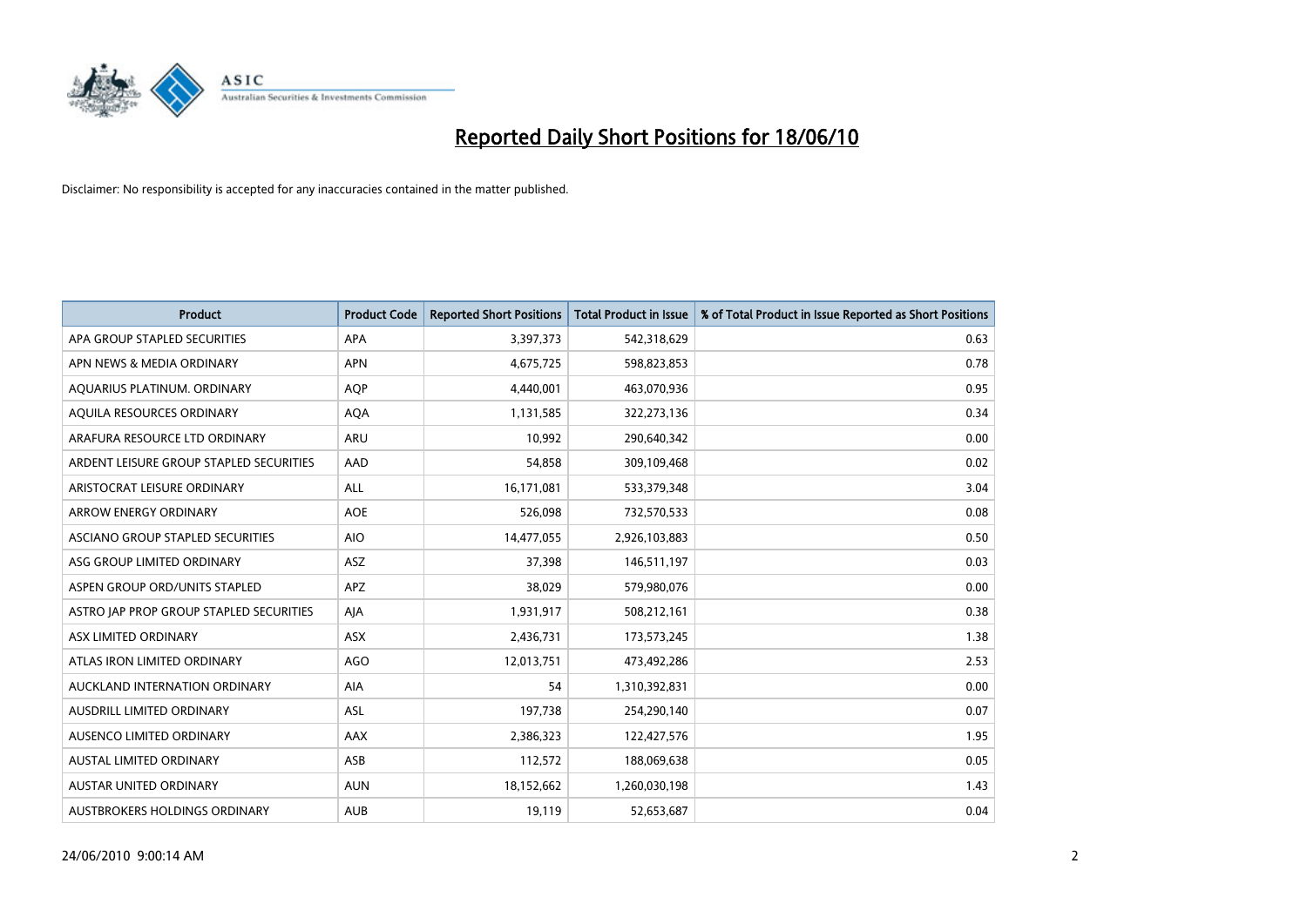

| <b>Product</b>                       | <b>Product Code</b> | <b>Reported Short Positions</b> | <b>Total Product in Issue</b> | % of Total Product in Issue Reported as Short Positions |
|--------------------------------------|---------------------|---------------------------------|-------------------------------|---------------------------------------------------------|
| AUSTIN ENGINEERING ORDINARY          | ANG                 | 18,229                          | 69,314,403                    | 0.03                                                    |
| AUSTRALAND PROPERTY STAPLED SECURITY | <b>ALZ</b>          | 369,506                         | 576,837,197                   | 0.06                                                    |
| AUSTRALIAN AGRICULT, ORDINARY        | AAC                 | 5,085,717                       | 264,264,459                   | 1.91                                                    |
| AUSTRALIAN INFRASTR, UNITS/ORDINARY  | <b>AIX</b>          | 538,290                         | 620,733,944                   | 0.08                                                    |
| AUSTRALIAN PHARM, ORDINARY           | API                 | 418,050                         | 488,115,883                   | 0.08                                                    |
| AUTOMOTIVE HOLDINGS ORDINARY         | AHE                 | 81,397                          | 225,731,300                   | 0.03                                                    |
| AVOCA RESOURCES ORDINARY             | <b>AVO</b>          | 9,702,603                       | 289,577,135                   | 3.33                                                    |
| AWB LIMITED ORDINARY                 | AWB                 | 7,861,744                       | 817,304,356                   | 0.95                                                    |
| AWE LIMITED ORDINARY                 | <b>AWE</b>          | 727,791                         | 521,871,941                   | 0.14                                                    |
| AXA ASIA PACIFIC ORDINARY            | <b>AXA</b>          | 192,144                         | 2,067,095,545                 | 0.00                                                    |
| BANK OF QUEENSLAND. ORDINARY         | <b>BOO</b>          | 532,605                         | 215,680,322                   | 0.25                                                    |
| <b>BANNERMAN RESOURCES ORDINARY</b>  | <b>BMN</b>          | 352,266                         | 201,710,934                   | 0.17                                                    |
| <b>BASS STRAIT OIL CO ORDINARY</b>   | <b>BAS</b>          | 1,482                           | 291,030,250                   | 0.00                                                    |
| BAUXITE RESOURCE LTD ORDINARY        | <b>BAU</b>          | 44,797                          | 234,379,896                   | 0.02                                                    |
| BEACH ENERGY LIMITED ORDINARY        | <b>BPT</b>          | 360,991                         | 1,092,161,437                 | 0.04                                                    |
| BENDIGO AND ADELAIDE ORDINARY        | <b>BEN</b>          | 2,104,917                       | 354,445,200                   | 0.60                                                    |
| BENDIGO MINING LTD ORDINARY          | <b>BDG</b>          | 111,751                         | 507,878,735                   | 0.02                                                    |
| BERKELEY RESOURCES ORDINARY          | <b>BKY</b>          | 6,567                           | 135,590,319                   | 0.00                                                    |
| <b>BHP BILLITON LIMITED ORDINARY</b> | <b>BHP</b>          | 31,964,357                      | 3,356,081,497                 | 0.93                                                    |
| <b>BILLABONG ORDINARY</b>            | <b>BBG</b>          | 3,897,329                       | 253,122,552                   | 1.54                                                    |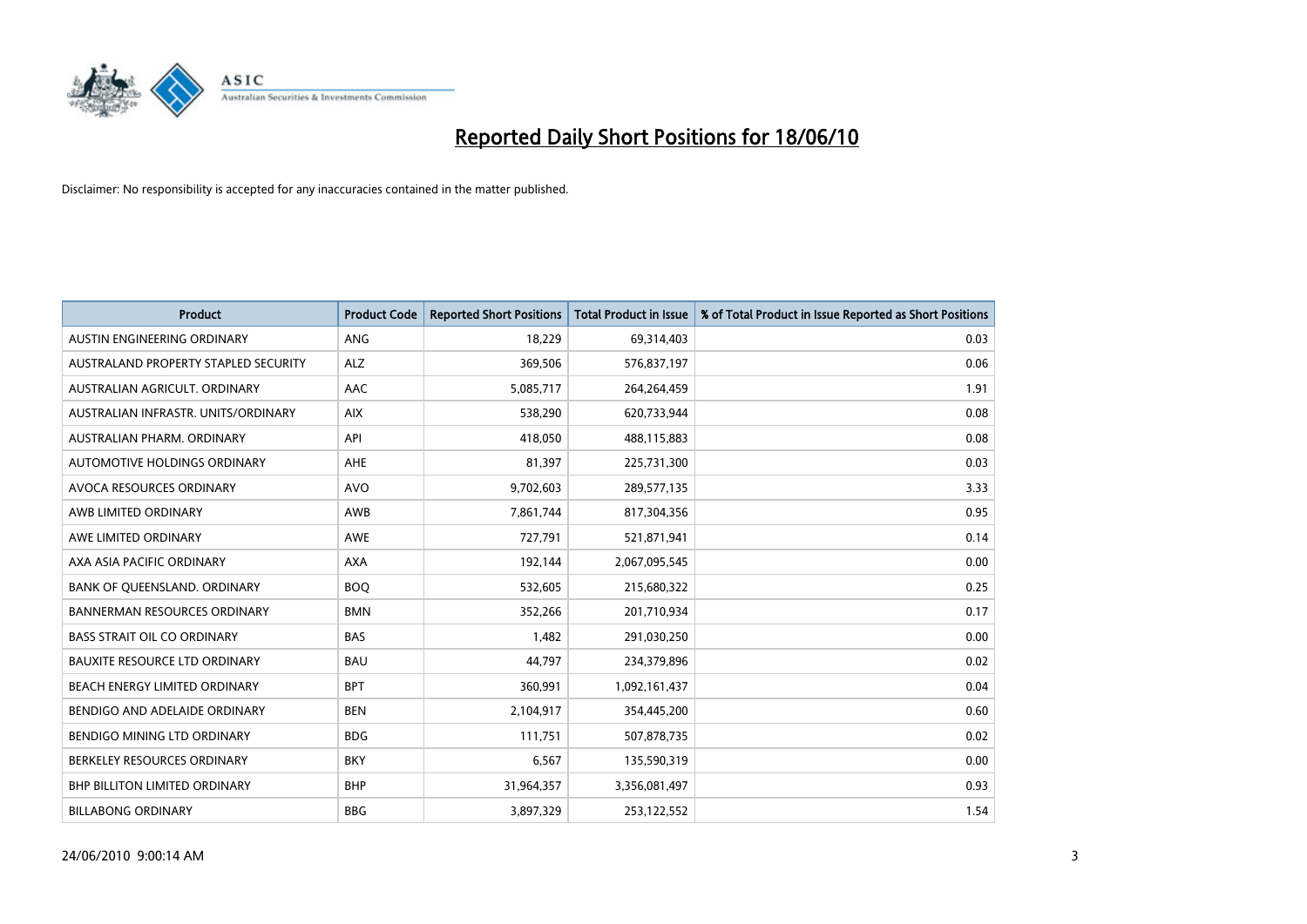

| <b>Product</b>                           | <b>Product Code</b> | <b>Reported Short Positions</b> | <b>Total Product in Issue</b> | % of Total Product in Issue Reported as Short Positions |
|------------------------------------------|---------------------|---------------------------------|-------------------------------|---------------------------------------------------------|
| <b>BIOTA HOLDINGS ORDINARY</b>           | <b>BTA</b>          | 619,783                         | 179,209,987                   | 0.35                                                    |
| <b>BLUESCOPE STEEL LTD ORDINARY</b>      | <b>BSL</b>          | 8,810,835                       | 1,823,322,017                 | 0.47                                                    |
| <b>BOART LONGYEAR ORDINARY</b>           | <b>BLY</b>          | 1,183,347                       | 461, 163, 412                 | 0.25                                                    |
| <b>BOOM LOGISTICS ORDINARY</b>           | <b>BOL</b>          | 344,182                         | 460,795,156                   | 0.07                                                    |
| BORAL LIMITED, ORDINARY                  | <b>BLD</b>          | 22,329,748                      | 598,952,998                   | 3.73                                                    |
| <b>BOW ENERGY LIMITED ORDINARY</b>       | <b>BOW</b>          | 3,748,727                       | 280,607,187                   | 1.34                                                    |
| <b>BRADKEN LIMITED ORDINARY</b>          | <b>BKN</b>          | 1,009,072                       | 137,611,361                   | 0.73                                                    |
| <b>BRAMBLES LIMITED ORDINARY</b>         | <b>BXB</b>          | 2,834,616                       | 1,422,157,914                 | 0.19                                                    |
| BRAVURA SOLUTIONS ORDINARY               | <b>BVA</b>          | 1,252,779                       | 648,127,461                   | 0.19                                                    |
| <b>BRICKWORKS LIMITED ORDINARY</b>       | <b>BKW</b>          | 4,723                           | 147,235,904                   | 0.00                                                    |
| <b>BROCKMAN RESOURCES ORDINARY</b>       | <b>BRM</b>          | 214,380                         | 139,738,151                   | 0.15                                                    |
| BT INVESTMENT MNGMNT ORDINARY            | <b>BTT</b>          | 399,682                         | 160,000,000                   | 0.25                                                    |
| <b>BUNNINGS WAREHOUSE ORDINARY UNITS</b> | <b>BWP</b>          | 347,473                         | 420,711,773                   | 0.08                                                    |
| <b>CABCHARGE AUSTRALIA ORDINARY</b>      | CAB                 | 1,374,528                       | 120,437,014                   | 1.15                                                    |
| CALTEX AUSTRALIA ORDINARY                | <b>CTX</b>          | 3,820,832                       | 270,000,000                   | 1.43                                                    |
| CAMPBELL BROTHERS ORDINARY               | <b>CPB</b>          | 207,175                         | 62,959,971                    | 0.33                                                    |
| CAPE LAMBERT RES LTD ORDINARY            | <b>CFE</b>          | 21,040                          | 593,166,467                   | 0.00                                                    |
| <b>CARBON ENERGY ORDINARY</b>            | <b>CNX</b>          | 684,390                         | 609,497,650                   | 0.11                                                    |
| <b>CARDNO LIMITED ORDINARY</b>           | CDD                 | 49,498                          | 90,510,461                    | 0.05                                                    |
| CARNARVON PETROLEUM ORDINARY             | <b>CVN</b>          | 493,909                         | 686,759,634                   | 0.07                                                    |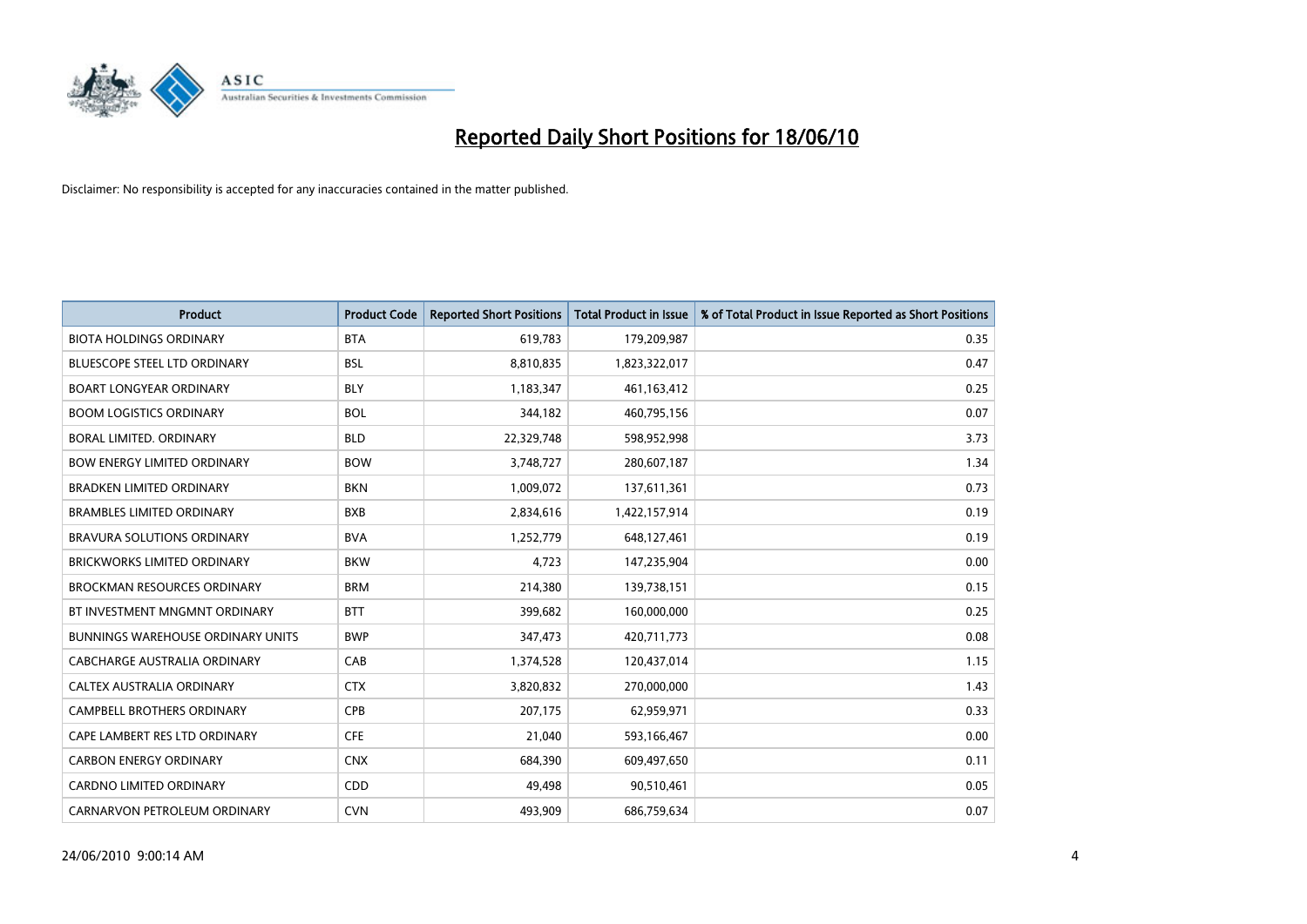

| <b>Product</b>                                | <b>Product Code</b> | <b>Reported Short Positions</b> | Total Product in Issue | % of Total Product in Issue Reported as Short Positions |
|-----------------------------------------------|---------------------|---------------------------------|------------------------|---------------------------------------------------------|
| CARSALES.COM LTD ORDINARY                     | <b>CRZ</b>          | 903,722                         | 232,490,800            | 0.39                                                    |
| CASH CONVERTERS ORD/DIV ACCESS                | CCV                 | 110,352                         | 379,761,025            | 0.03                                                    |
| CATALPA RESOURCES ORDINARY                    | CAH                 | 6,970                           | 161,375,074            | 0.00                                                    |
| CENTENNIAL COAL ORDINARY                      | <b>CEY</b>          | 3,229,880                       | 394,889,237            | 0.83                                                    |
| CENTRO PROPERTIES UNITS/ORD STAPLED           | <b>CNP</b>          | 382,572                         | 972,414,514            | 0.04                                                    |
| <b>CENTRO RETAIL GROUP STAPLED SECURITIES</b> | <b>CER</b>          | 159,416                         | 2,286,399,424          | 0.00                                                    |
| <b>CERAMIC FUEL CELLS ORDINARY</b>            | <b>CFU</b>          | 52,422                          | 1,029,873,280          | 0.01                                                    |
| <b>CFS RETAIL PROPERTY UNITS</b>              | <b>CFX</b>          | 54,141,063                      | 2,510,727,671          | 2.16                                                    |
| CGA MINING LIMITED ORDINARY                   | <b>CGX</b>          | 351,000                         | 331,294,976            | 0.11                                                    |
| CHALLENGER DIV.PRO. STAPLED UNITS             | <b>CDI</b>          | 1,352,158                       | 913,426,007            | 0.14                                                    |
| <b>CHALLENGER F.S.G.LTD ORDINARY</b>          | CGF                 | 9,777,664                       | 505,985,052            | 1.92                                                    |
| CHALLENGER INFRAST. STAPLED UNITS             | <b>CIF</b>          | 38,822                          | 318,966,280            | 0.01                                                    |
| CHARTER HALL GROUP STAPLED US PROHIBIT.       | <b>CHC</b>          | 491,899                         | 1,212,723,832          | 0.04                                                    |
| <b>CHARTER HALL OFFICE UNIT</b>               | COO                 | 618,708                         | 4,872,354,215          | 0.01                                                    |
| <b>CHARTER HALL RETAIL UNITS</b>              | <b>COR</b>          | 1,921,117                       | 1,505,216,260          | 0.12                                                    |
| CITADEL RESOURCE GRP ORDINARY                 | CGG                 | 1,006,040                       | 1,463,244,574          | 0.07                                                    |
| CITIGOLD CORP LTD ORDINARY                    | <b>CTO</b>          | 2,098,686                       | 908,565,634            | 0.23                                                    |
| CLINUVEL PHARMACEUT. ORDINARY                 | <b>CUV</b>          | 41,277                          | 303,188,665            | 0.01                                                    |
| <b>CLOUGH LIMITED ORDINARY</b>                | <b>CLO</b>          | 813,173                         | 768,456,269            | 0.10                                                    |
| <b>COAL &amp; ALLIED ORDINARY</b>             | <b>CNA</b>          | 5,924                           | 86,584,735             | 0.00                                                    |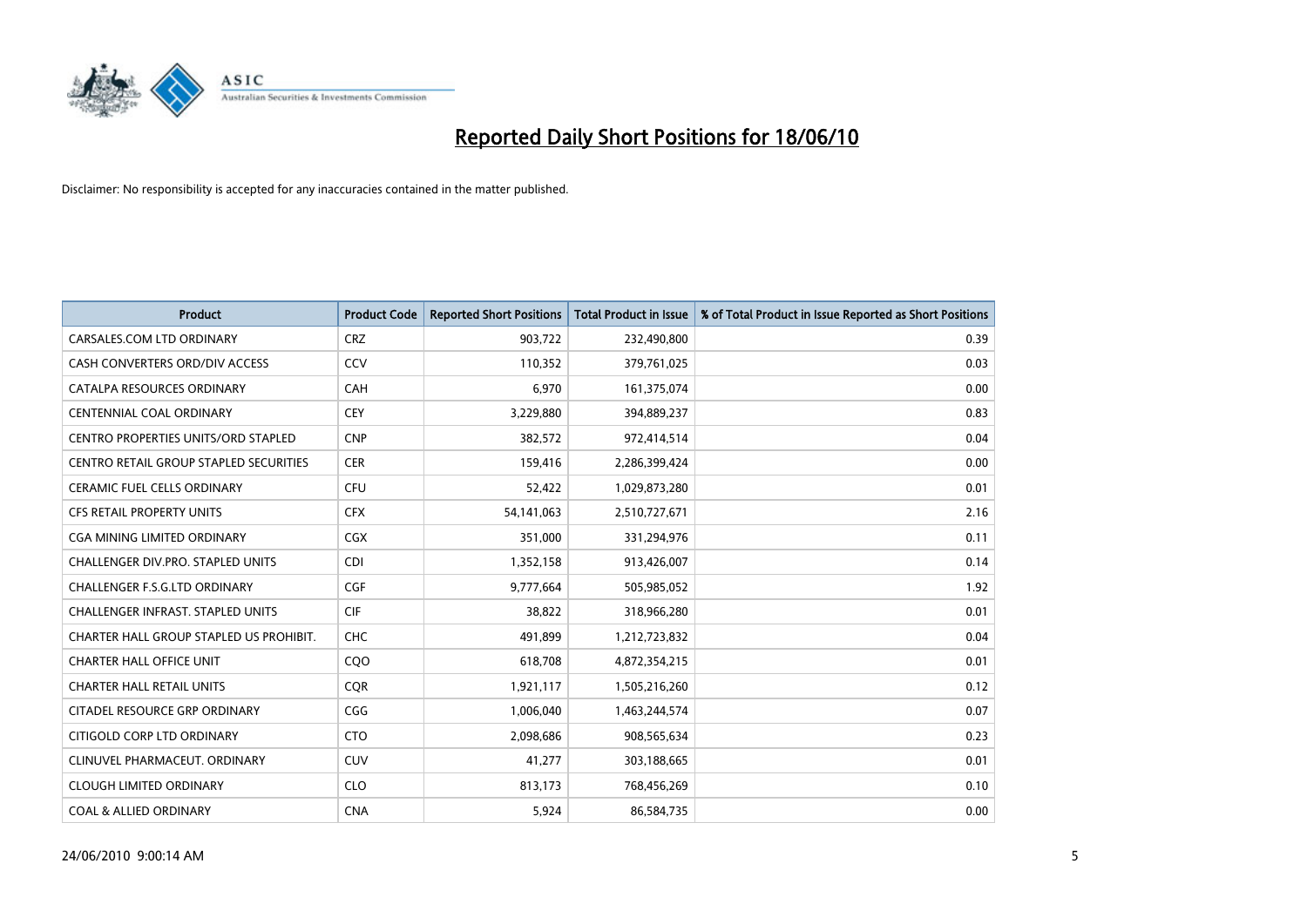

| <b>Product</b>                       | <b>Product Code</b> | <b>Reported Short Positions</b> | <b>Total Product in Issue</b> | % of Total Product in Issue Reported as Short Positions |
|--------------------------------------|---------------------|---------------------------------|-------------------------------|---------------------------------------------------------|
| COAL OF AFRICA LTD ORDINARY          | <b>CZA</b>          | 785,203                         | 480,514,663                   | 0.17                                                    |
| COALSPUR MINES LTD ORDINARY          | <b>CPL</b>          | 96,938                          | 361,453,962                   | 0.03                                                    |
| COCA-COLA AMATIL ORDINARY            | CCL                 | 5,039,979                       | 754,432,669                   | 0.65                                                    |
| COCHLEAR LIMITED ORDINARY            | <b>COH</b>          | 2,703,237                       | 56,543,401                    | 4.78                                                    |
| <b>COEUR D'ALENE MINES. CDI 1:1</b>  | <b>CXC</b>          | 3,210                           | 4,434,254                     | 0.07                                                    |
| <b>COFFEY INTERNATIONAL ORDINARY</b> | COF                 | 5,744                           | 129,035,760                   | 0.00                                                    |
| COMMONWEALTH BANK, ORDINARY          | CBA                 | 13,432,586                      | 1,548,737,374                 | 0.82                                                    |
| COMMONWEALTH PROP ORDINARY UNITS     | <b>CPA</b>          | 27,769,655                      | 2,012,803,230                 | 1.38                                                    |
| <b>COMPASS RESOURCES ORDINARY</b>    | <b>CMR</b>          | 101,480                         | 147,402,920                   | 0.07                                                    |
| <b>COMPUTERSHARE LTD ORDINARY</b>    | <b>CPU</b>          | 2,230,081                       | 555,664,059                   | 0.38                                                    |
| <b>CONNECTEAST GROUP STAPLED</b>     | CEU                 | 15,003,312                      | 3,940,145,951                 | 0.39                                                    |
| CONQUEST MINING ORDINARY             | CQT                 | 432,378                         | 353,151,103                   | 0.11                                                    |
| CONSOLIDATED MEDIA. ORDINARY         | <b>CMI</b>          | 3,948,849                       | 620,709,233                   | 0.64                                                    |
| COOPER ENERGY LTD ORDINARY           | <b>COE</b>          | 14,860                          | 292,576,001                   | 0.01                                                    |
| <b>CORPORATE EXPRESS ORDINARY</b>    | <b>CXP</b>          | 559,057                         | 169,365,966                   | 0.32                                                    |
| <b>COUNT FINANCIAL ORDINARY</b>      | COU                 | 1,861,944                       | 258,251,285                   | 0.72                                                    |
| CRANE GROUP LIMITED ORDINARY         | <b>CRG</b>          | 2,675,034                       | 78,286,427                    | 3.38                                                    |
| CROMWELL GROUP STAPLED SECURITIES    | <b>CMW</b>          | 106,982                         | 807,834,934                   | 0.01                                                    |
| <b>CROWN LIMITED ORDINARY</b>        | <b>CWN</b>          | 7,112,131                       | 753,555,290                   | 0.97                                                    |
| <b>CSG LIMITED ORDINARY</b>          | CSV                 | 131,435                         | 242,057,695                   | 0.05                                                    |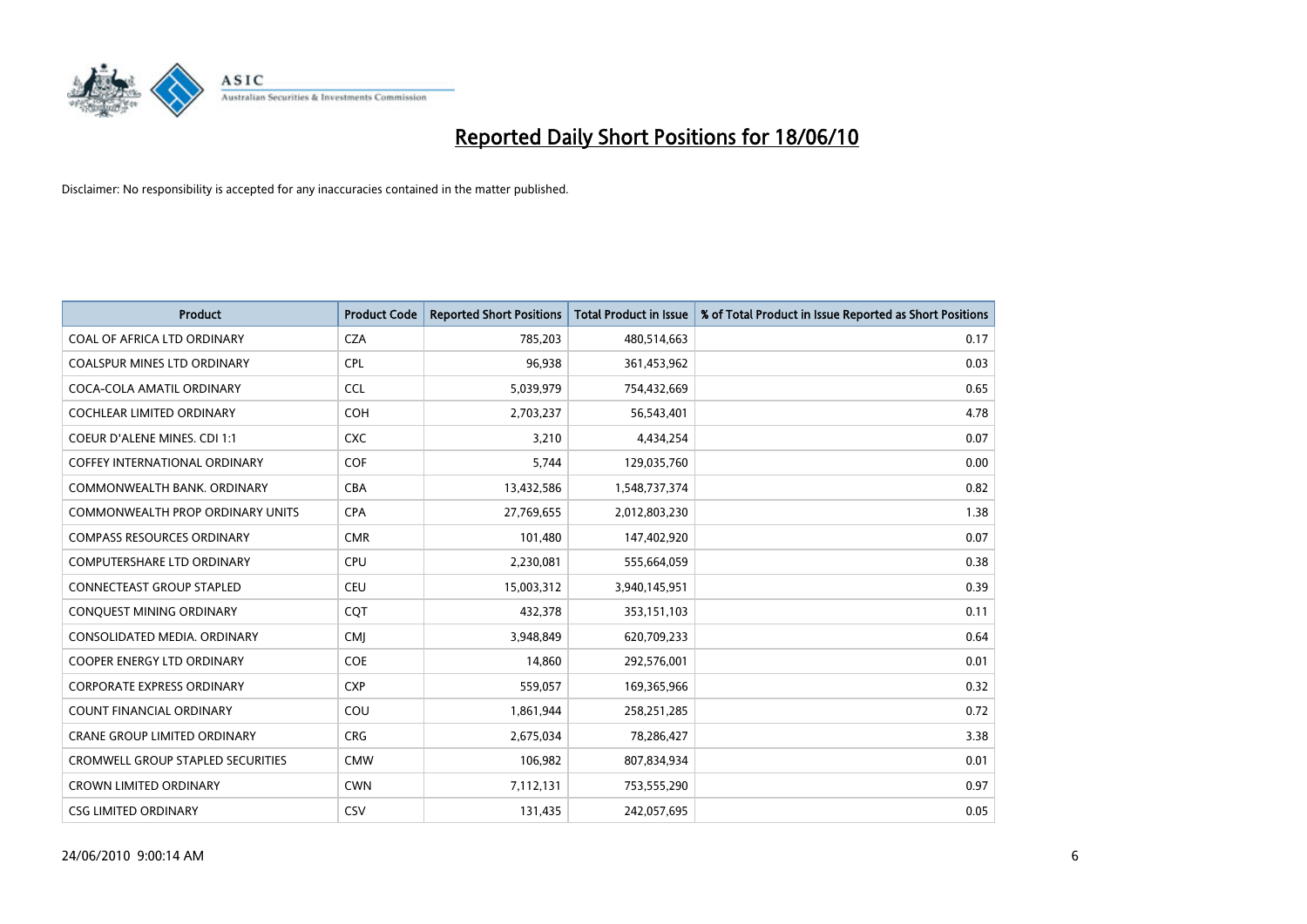

| <b>Product</b>                            | <b>Product Code</b> | <b>Reported Short Positions</b> | <b>Total Product in Issue</b> | % of Total Product in Issue Reported as Short Positions |
|-------------------------------------------|---------------------|---------------------------------|-------------------------------|---------------------------------------------------------|
| <b>CSL LIMITED ORDINARY</b>               | <b>CSL</b>          | 17,512,362                      | 549,688,808                   | 3.17                                                    |
| <b>CSR LIMITED ORDINARY</b>               | <b>CSR</b>          | 12,847,610                      | 1,514,920,814                 | 0.85                                                    |
| <b>CUDECO LIMITED ORDINARY</b>            | CDU                 | 753,797                         | 137,285,632                   | 0.56                                                    |
| <b>CUSTOMERS LIMITED ORDINARY</b>         | <b>CUS</b>          | 180,754                         | 136,054,407                   | 0.13                                                    |
| DAVID JONES LIMITED ORDINARY              | <b>DJS</b>          | 11,560,770                      | 510,945,759                   | 2.24                                                    |
| DECMIL GROUP LIMITED ORDINARY             | <b>DCG</b>          | 135,682                         | 123,554,568                   | 0.11                                                    |
| DEEP YELLOW LIMITED ORDINARY              | <b>DYL</b>          | 31,951                          | 1,125,814,458                 | 0.00                                                    |
| DEXUS PROPERTY GROUP STAPLED UNITS        | <b>DXS</b>          | 10,151,781                      | 4,820,821,799                 | 0.21                                                    |
| DOMINION MINING ORDINARY                  | <b>DOM</b>          | 784,194                         | 103,327,059                   | 0.76                                                    |
| DOWNER EDI LIMITED ORDINARY               | <b>DOW</b>          | 7,556                           | 336,582,351                   | 0.00                                                    |
| DUET GROUP STAPLED US PROHIBIT.           | <b>DUE</b>          | 1,786,265                       | 870,559,400                   | 0.20                                                    |
| DYESOL LIMITED ORDINARY                   | <b>DYE</b>          | 1,202,920                       | 130,875,632                   | 0.91                                                    |
| <b>EASTERN STAR GAS ORDINARY</b>          | ESG                 | 8,327,528                       | 872,224,422                   | 0.94                                                    |
| <b>ELDERS LIMITED ORDINARY</b>            | <b>ELD</b>          | 10,934,735                      | 448,598,480                   | 2.45                                                    |
| ELDORADO GOLD CORP CDI 1:1                | EAU                 | 15,564                          | 28,950,668                    | 0.06                                                    |
| <b>EMECO HOLDINGS ORDINARY</b>            | <b>EHL</b>          | 2,469,543                       | 631,237,586                   | 0.39                                                    |
| <b>ENERGY RESOURCES ORDINARY 'A'</b>      | <b>ERA</b>          | 150,905                         | 190,737,934                   | 0.08                                                    |
| ENERGY WORLD CORPOR. ORDINARY             | <b>EWC</b>          | 8,774,827                       | 1,561,166,672                 | 0.56                                                    |
| <b>ENVESTRA LIMITED ORDINARY</b>          | <b>ENV</b>          | 637,004                         | 1,386,827,962                 | 0.04                                                    |
| EQUINOX MINERALS LTD CHESS DEPOSITARY INT | <b>EON</b>          | 8,574,051                       | 707,636,545                   | 1.19                                                    |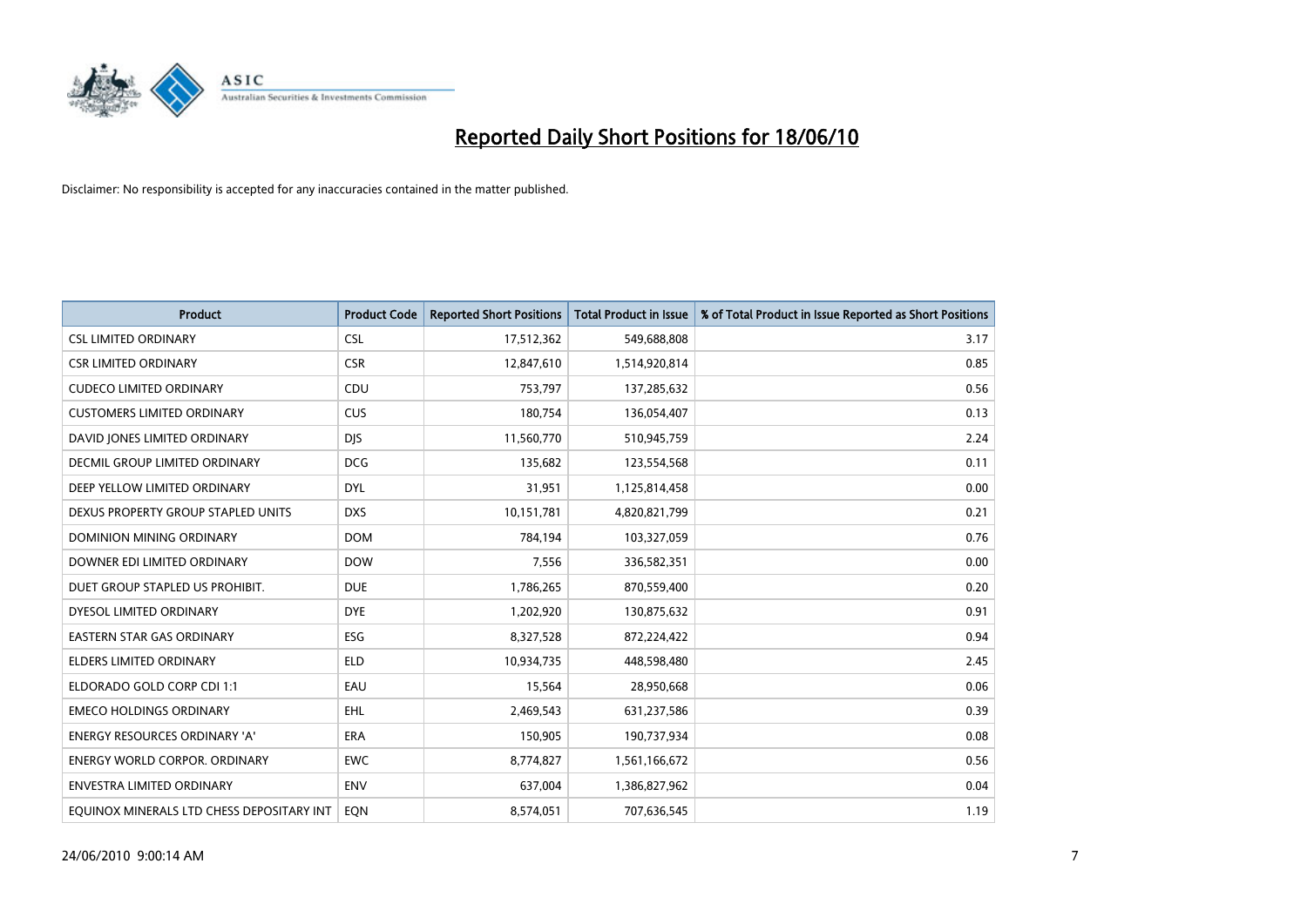

| <b>Product</b>                        | <b>Product Code</b> | <b>Reported Short Positions</b> | <b>Total Product in Issue</b> | % of Total Product in Issue Reported as Short Positions |
|---------------------------------------|---------------------|---------------------------------|-------------------------------|---------------------------------------------------------|
| ETFS METALS. ETFS GOLD                | GOLD                | 2.000                           | 4,683,391                     | 0.04                                                    |
| EXTRACT RESOURCES ORDINARY            | <b>EXT</b>          | 1,829,567                       | 243,117,636                   | 0.76                                                    |
| FAIRFAX MEDIA LTD ORDINARY            | <b>FXI</b>          | 272,586,547                     | 2,351,955,725                 | 11.59                                                   |
| <b>FANTASTIC HOLDINGS ORDINARY</b>    | <b>FAN</b>          | 42.826                          | 102,669,351                   | 0.04                                                    |
| FISHER & PAYKEL APP. ORDINARY         | <b>FPA</b>          | 9,077,782                       | 724,235,162                   | 1.25                                                    |
| FISHER & PAYKEL H. ORDINARY           | FPH                 | 1,223,097                       | 512,327,327                   | 0.24                                                    |
| FKP PROPERTY GROUP STAPLED SECURITIES | <b>FKP</b>          | 5,216,481                       | 1,166,032,778                 | 0.45                                                    |
| FLEETWOOD CORP ORDINARY               | <b>FWD</b>          | 78,433                          | 53,967,182                    | 0.14                                                    |
| FLETCHER BUILDING ORDINARY            | <b>FBU</b>          | 331,815                         | 606,946,993                   | 0.05                                                    |
| FLEXIGROUP LIMITED ORDINARY           | <b>FXL</b>          | 99,807                          | 270,818,164                   | 0.03                                                    |
| FLIGHT CENTRE ORDINARY                | <b>FLT</b>          | 2,413,326                       | 99,771,838                    | 2.41                                                    |
| FLINDERS MINES LTD ORDINARY           | <b>FMS</b>          | 92,735                          | 1,819,849,571                 | 0.01                                                    |
| FORTESCUE METALS GRP ORDINARY         | <b>FMG</b>          | 19,191,855                      | 3,106,992,301                 | 0.60                                                    |
| <b>FOSTER'S GROUP ORDINARY</b>        | FGL                 | 13,355,178                      | 1,930,432,682                 | 0.66                                                    |
| <b>G.U.D. HOLDINGS ORDINARY</b>       | <b>GUD</b>          | 345,259                         | 61,065,933                    | 0.56                                                    |
| <b>GALAXY RESOURCES ORDINARY</b>      | <b>GXY</b>          | 78,023                          | 190,553,358                   | 0.04                                                    |
| <b>GEODYNAMICS LIMITED ORDINARY</b>   | GDY                 | 461,457                         | 290,725,222                   | 0.16                                                    |
| <b>GINDALBIE METALS LTD ORDINARY</b>  | GBG                 | 8,368,799                       | 707,757,674                   | 1.18                                                    |
| <b>GIRALIA RESOURCES NL ORDINARY</b>  | <b>GIR</b>          | 520,419                         | 178,310,170                   | 0.29                                                    |
| <b>GLOUCESTER COAL ORDINARY</b>       | GCL                 | 26,792                          | 81,962,133                    | 0.04                                                    |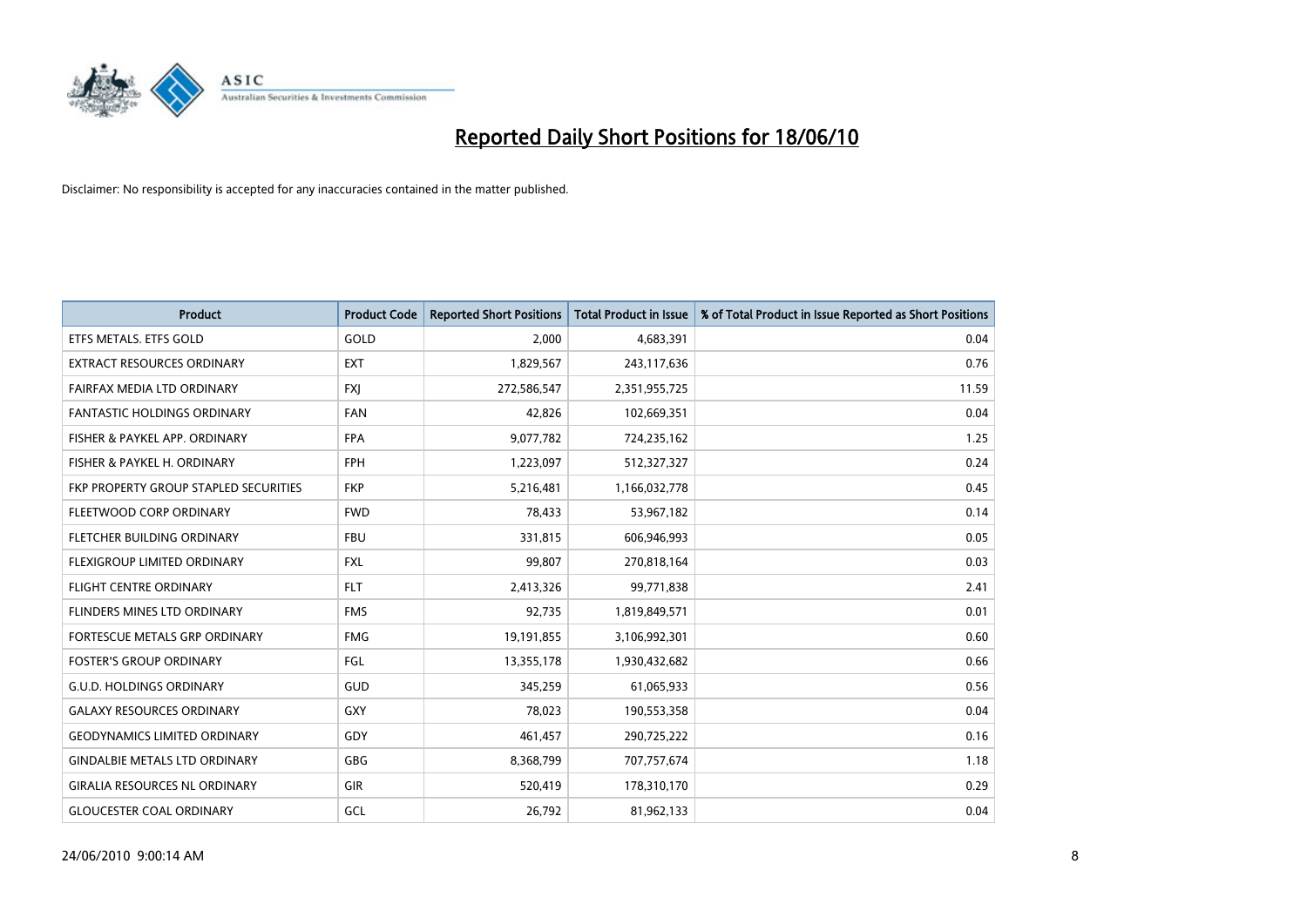

| <b>Product</b>                            | <b>Product Code</b> | <b>Reported Short Positions</b> | <b>Total Product in Issue</b> | % of Total Product in Issue Reported as Short Positions |
|-------------------------------------------|---------------------|---------------------------------|-------------------------------|---------------------------------------------------------|
| <b>GOLDEN GATE PETROL ORDINARY</b>        | GGP                 | 11,538                          | 975,826,623                   | 0.00                                                    |
| <b>GOODMAN FIELDER, ORDINARY</b>          | <b>GFF</b>          | 229,873                         | 1,380,386,438                 | 0.02                                                    |
| <b>GOODMAN GROUP STAPLED US PROHIBIT.</b> | <b>GMG</b>          | 7,721,688                       | 6,369,751,394                 | 0.11                                                    |
| <b>GPT GROUP STAPLED SEC.</b>             | GPT                 | 4,245,864                       | 1,855,529,431                 | 0.24                                                    |
| <b>GRAINCORP LIMITED A CLASS ORDINARY</b> | <b>GNC</b>          | 4,494,041                       | 198,318,900                   | 2.26                                                    |
| <b>GRANGE RESOURCES, ORDINARY</b>         | GRR                 | 1,478,000                       | 1,151,778,896                 | 0.13                                                    |
| <b>GREAT SOUTHERN LTD ORDINARY</b>        | <b>GTP</b>          | 2.778.883                       | 643,234,118                   | 0.43                                                    |
| <b>GREENLAND MIN EN LTD ORDINARY</b>      | GGG                 | 42,900                          | 232,258,247                   | 0.02                                                    |
| <b>GUNNS LIMITED ORDINARY</b>             | <b>GNS</b>          | 9,650,598                       | 806,734,892                   | 1.20                                                    |
| <b>GWA INTERNATIONAL ORDINARY</b>         | <b>GWT</b>          | 4,894,279                       | 301,102,514                   | 1.62                                                    |
| <b>HARVEY NORMAN ORDINARY</b>             | <b>HVN</b>          | 30,492,934                      | 1,062,316,784                 | 2.85                                                    |
| HASTIE GROUP LIMITED ORDINARY             | <b>HST</b>          | 340,296                         | 239,716,924                   | 0.13                                                    |
| HASTINGS DIVERSIFIED STAPLED SECURITY     | <b>HDF</b>          | 668.821                         | 500,273,209                   | 0.13                                                    |
| <b>HEALTHSCOPE LIMITED ORDINARY</b>       | <b>HSP</b>          | 793,171                         | 317,010,025                   | 0.26                                                    |
| <b>HENDERSON GROUP CDI 1:1</b>            | <b>HGG</b>          | 8,859,042                       | 563,460,089                   | 1.56                                                    |
| HFA HOLDINGS LIMITED ORDINARY             | <b>HFA</b>          | 1,818,068                       | 469,330,170                   | 0.38                                                    |
| HILLGROVE RES LTD ORDINARY                | <b>HGO</b>          | 176,778                         | 481,137,223                   | 0.04                                                    |
| HILLS INDUSTRIES LTD ORDINARY             | <b>HIL</b>          | 2,012,716                       | 248,219,660                   | 0.79                                                    |
| HORIZON OIL LIMITED ORDINARY              | <b>HZN</b>          | 675,930                         | 1,126,621,515                 | 0.06                                                    |
| <b>ICON ENERGY LIMITED ORDINARY</b>       | <b>ICN</b>          | 362.074                         | 439,801,394                   | 0.10                                                    |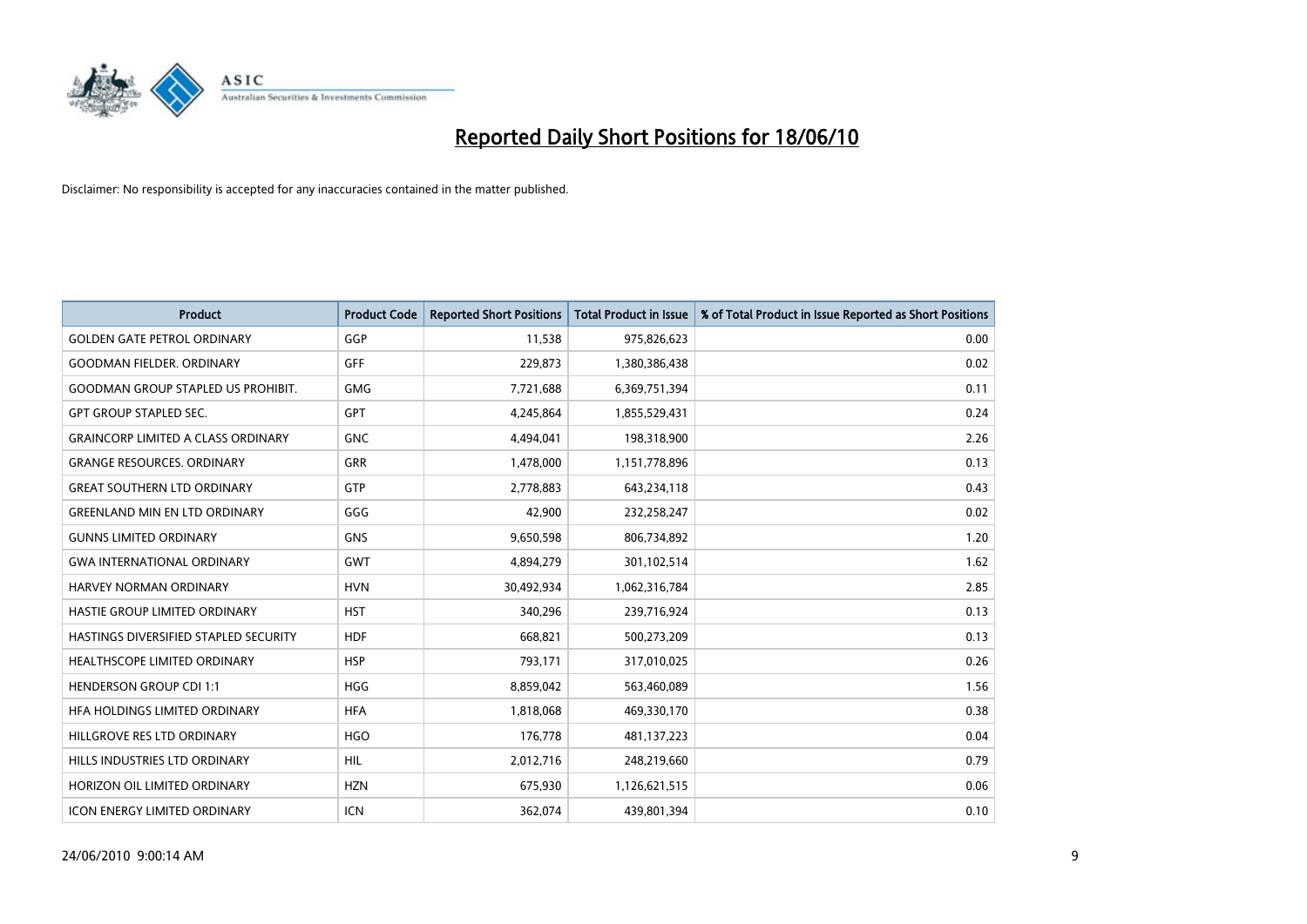

| <b>Product</b>                         | <b>Product Code</b> | <b>Reported Short Positions</b> | <b>Total Product in Issue</b> | % of Total Product in Issue Reported as Short Positions |
|----------------------------------------|---------------------|---------------------------------|-------------------------------|---------------------------------------------------------|
| <b>IDT AUSTRALIA LTD ORDINARY</b>      | <b>IDT</b>          | 18,000                          | 43,096,294                    | 0.04                                                    |
| ILUKA RESOURCES ORDINARY               | ILU                 | 11,564,552                      | 418,700,517                   | 2.75                                                    |
| <b>IMDEX LIMITED ORDINARY</b>          | <b>IMD</b>          | 760.766                         | 195,037,128                   | 0.39                                                    |
| IMF (AUSTRALIA) LTD ORDINARY           | <b>IMF</b>          | 63,506                          | 122,496,819                   | 0.05                                                    |
| <b>INCITEC PIVOT ORDINARY</b>          | <b>IPL</b>          | 4,608,508                       | 1,624,932,978                 | 0.26                                                    |
| <b>INDEPENDENCE GROUP ORDINARY</b>     | <b>IGO</b>          | 265,575                         | 113,703,539                   | 0.25                                                    |
| <b>INDOPHIL RESOURCES ORDINARY</b>     | <b>IRN</b>          | 934,436                         | 423,428,803                   | 0.22                                                    |
| <b>INDUSTREA LIMITED ORDINARY</b>      | IDL                 | 230,825                         | 956,668,877                   | 0.01                                                    |
| INFIGEN ENERGY STAPLED SECURITIES      | <b>IFN</b>          | 6,430,577                       | 777,656,734                   | 0.82                                                    |
| ING INDUSTRIAL FUND UNITS              | <b>IIF</b>          | 6,310,895                       | 2,592,249,647                 | 0.24                                                    |
| ING OFFICE FUND STAPLED SECURITIES     | <b>IOF</b>          | 699,737                         | 2,729,071,212                 | 0.02                                                    |
| INNAMINCKA PETROLEUM ORDINARY          | <b>INP</b>          | 14,205                          | 261,548,890                   | 0.01                                                    |
| <b>INSURANCE AUSTRALIA ORDINARY</b>    | IAG                 | 3,051,394                       | 2,078,994,021                 | 0.14                                                    |
| <b>INTEGRA MINING LTD, ORDINARY</b>    | <b>IGR</b>          | 244,762                         | 755,792,394                   | 0.02                                                    |
| <b>INTOLL GROUP STAPLED SECURITIES</b> | <b>ITO</b>          | 8,685,699                       | 2,261,732,048                 | 0.38                                                    |
| <b>INTREPID MINES ORDINARY</b>         | <b>IAU</b>          | 21,699                          | 429,214,798                   | 0.00                                                    |
| <b>INVOCARE LIMITED ORDINARY</b>       | <b>IVC</b>          | 884.923                         | 102,069,091                   | 0.86                                                    |
| ION LIMITED ORDINARY                   | <b>ION</b>          | 164,453                         | 256,365,105                   | 0.06                                                    |
| <b>IOOF HOLDINGS LTD ORDINARY</b>      | IFL.                | 1,446,932                       | 229,794,395                   | 0.62                                                    |
| <b>IRESS MARKET TECH. ORDINARY</b>     | <b>IRE</b>          | 778,567                         | 123,812,455                   | 0.62                                                    |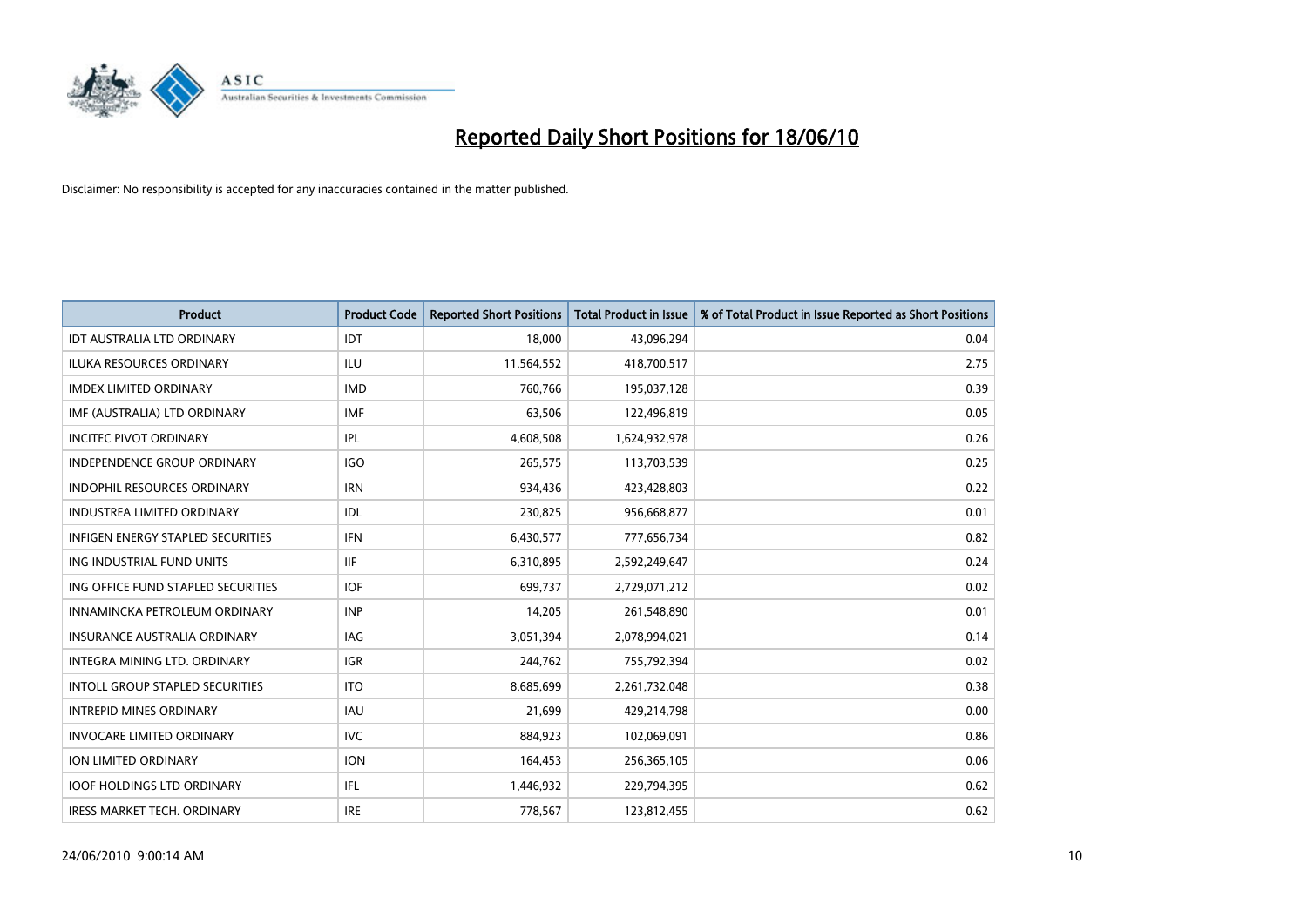

| <b>Product</b>                                  | <b>Product Code</b> | <b>Reported Short Positions</b> | Total Product in Issue | % of Total Product in Issue Reported as Short Positions |
|-------------------------------------------------|---------------------|---------------------------------|------------------------|---------------------------------------------------------|
| <b>ISHARES MSCI EAFE CDI 1:1</b>                | <b>IVE</b>          | 56,845                          | 590,400,000            | 0.01                                                    |
| <b>ISOFT GROUP LIMITED ORDINARY</b>             | <b>ISF</b>          | 20,700,550                      | 1,037,994,023          | 1.99                                                    |
| <b>IVANHOE AUSTRALIA ORDINARY</b>               | <b>IVA</b>          | 240,723                         | 70,955,953             | 0.34                                                    |
| <b>JABIRU METALS LTD ORDINARY</b>               | <b>JML</b>          | 469,704                         | 552,619,180            | 0.08                                                    |
| <b>IAMES HARDIE INDUST CHESS DEPOSITARY INT</b> | <b>IHX</b>          | 15,763,569                      | 434,916,592            | 3.62                                                    |
| <b>JB HI-FI LIMITED ORDINARY</b>                | <b>JBH</b>          | 4,038,211                       | 108,344,987            | 3.74                                                    |
| KAGARA LTD ORDINARY                             | KZL                 | 2,065,974                       | 674,489,717            | 0.31                                                    |
| KAROON GAS AUSTRALIA ORDINARY                   | <b>KAR</b>          | 400,390                         | 177,546,198            | 0.23                                                    |
| KATHMANDU HOLD LTD ORDINARY                     | <b>KMD</b>          | 722,024                         | 200,000,000            | 0.36                                                    |
| KIMBERLEY METALS LTD ORDINARY                   | <b>KBL</b>          | 260,157                         | 94,490,816             | 0.27                                                    |
| KINGSGATE CONSOLID. ORDINARY                    | <b>KCN</b>          | 389,563                         | 97,972,949             | 0.39                                                    |
| LEIGHTON HOLDINGS ORDINARY                      | LEI                 | 3,510,880                       | 300,687,299            | 1.14                                                    |
| LEND LEASE GROUP UNIT/ORD STAPLED               | LLC                 | 748,322                         | 565,558,754            | 0.13                                                    |
| LIHIR GOLD LIMITED. ORDINARY                    | LGL                 | 25,294,838                      | 2,368,729,935          | 1.06                                                    |
| LINC ENERGY LTD ORDINARY                        | <b>LNC</b>          | 782,632                         | 489,093,470            | 0.15                                                    |
| LIQUEFIED NATURAL ORDINARY                      | <b>LNG</b>          | 416                             | 213,339,015            | 0.00                                                    |
| LYNAS CORPORATION ORDINARY                      | <b>LYC</b>          | 11,428,645                      | 1,655,499,093          | 0.69                                                    |
| MAC SERVICES (THE) ORDINARY                     | <b>MSL</b>          | 37,648                          | 165,966,692            | 0.02                                                    |
| MACARTHUR COAL ORDINARY                         | <b>MCC</b>          | 921,500                         | 254,333,109            | 0.35                                                    |
| <b>MACMAHON HOLDINGS ORDINARY</b>               | <b>MAH</b>          | 10,811,183                      | 733,711,705            | 1.47                                                    |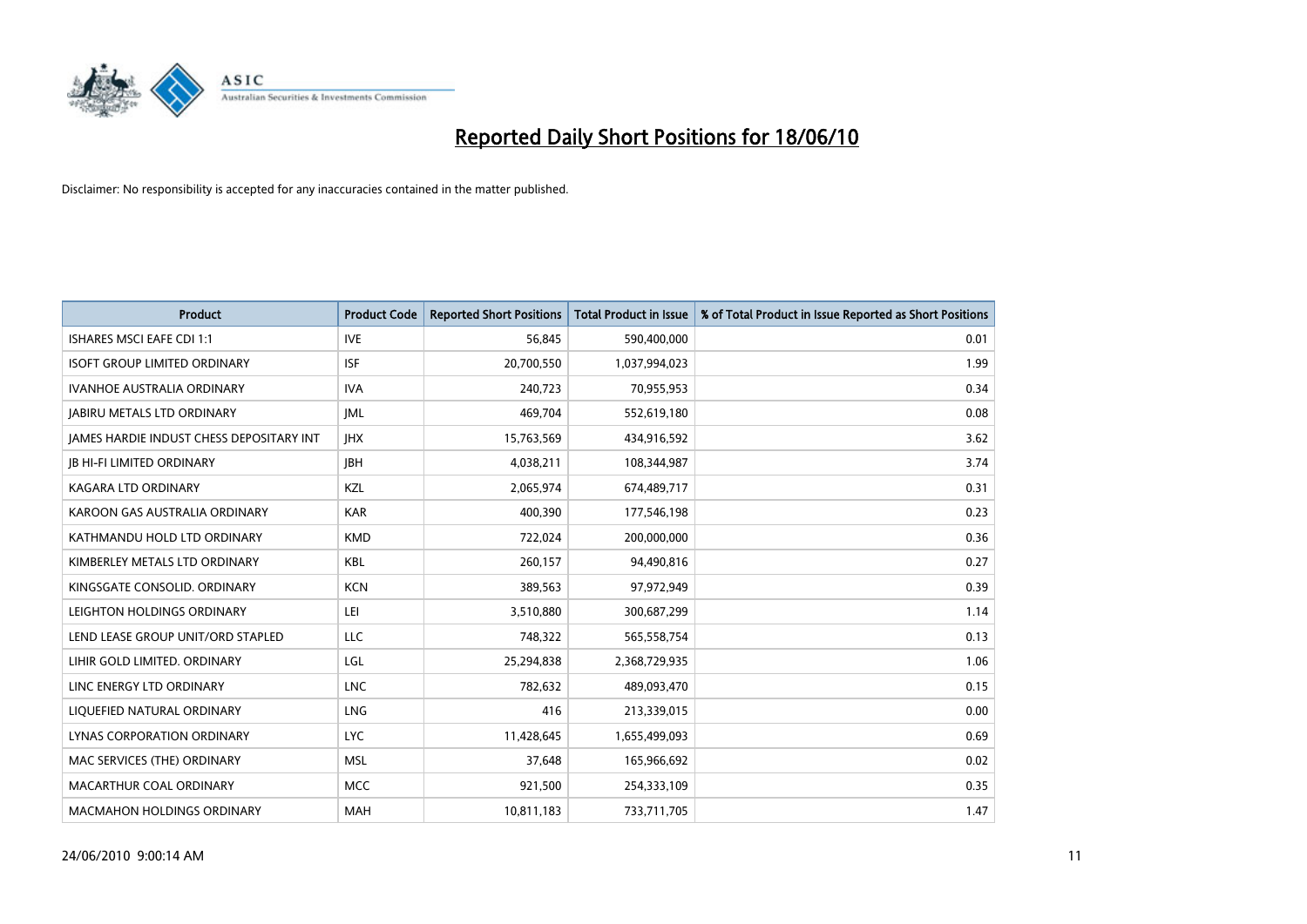

| <b>Product</b>                        | <b>Product Code</b> | <b>Reported Short Positions</b> | Total Product in Issue | % of Total Product in Issue Reported as Short Positions |
|---------------------------------------|---------------------|---------------------------------|------------------------|---------------------------------------------------------|
| MACQ ATLAS ROADS GRP ORDINARY STAPLED | <b>MQA</b>          | 2,152,780                       | 452,345,907            | 0.47                                                    |
| <b>MACQUARIE DDR TRUST UNITS</b>      | <b>MDT</b>          | 99,457                          | 1,084,683,042          | 0.01                                                    |
| MACQUARIE DDR TRUST UNITS DEFERRED    | <b>MDTN</b>         | 331,523                         | 3,615,610,140          | 0.01                                                    |
| MACQUARIE GROUP LTD ORDINARY          | MQG                 | 7,852,120                       | 344,567,851            | 2.29                                                    |
| <b>MANTRA RESOURCES ORDINARY</b>      | <b>MRU</b>          | 159,864                         | 127,031,188            | 0.12                                                    |
| MAP GROUP STAPLED US PROHIBIT.        | <b>MAP</b>          | 6,836,261                       | 1,861,210,782          | 0.37                                                    |
| <b>MARION ENERGY ORDINARY</b>         | <b>MAE</b>          | 374,994                         | 429,822,043            | 0.09                                                    |
| MCMILLAN SHAKESPEARE ORDINARY         | <b>MMS</b>          | 2,441                           | 67,677,977             | 0.00                                                    |
| MEDUSA MINING LTD ORDINARY            | <b>MML</b>          | 74,910                          | 187,529,911            | 0.03                                                    |
| MELBOURNE IT LIMITED ORDINARY         | <b>MLB</b>          | 34,500                          | 79,557,967             | 0.04                                                    |
| MEO AUSTRALIA LTD ORDINARY            | <b>MEO</b>          | 21,073                          | 477,220,955            | 0.00                                                    |
| <b>MERMAID MARINE ORDINARY</b>        | <b>MRM</b>          | 318,046                         | 186,844,825            | 0.16                                                    |
| METALS X LIMITED ORDINARY             | <b>MLX</b>          | 77,960                          | 1,365,661,782          | 0.01                                                    |
| METCASH LIMITED ORDINARY              | <b>MTS</b>          | 14,566,476                      | 765,644,031            | 1.90                                                    |
| METGASCO LIMITED ORDINARY             | <b>MEL</b>          | 103,392                         | 249,006,674            | 0.04                                                    |
| MINARA RESOURCES ORDINARY             | <b>MRE</b>          | 3,286,077                       | 1,167,783,517          | 0.28                                                    |
| MINCOR RESOURCES NL ORDINARY          | <b>MCR</b>          | 1,637,807                       | 200,184,686            | 0.81                                                    |
| MINERAL DEPOSITS ORDINARY             | <b>MDL</b>          | 853,068                         | 576,076,525            | 0.13                                                    |
| MINERAL RESOURCES, ORDINARY           | <b>MIN</b>          | 413,058                         | 160,838,795            | 0.26                                                    |
| MIRABELA NICKEL LTD ORDINARY          | <b>MBN</b>          | 8,494,511                       | 367, 162, 725          | 2.28                                                    |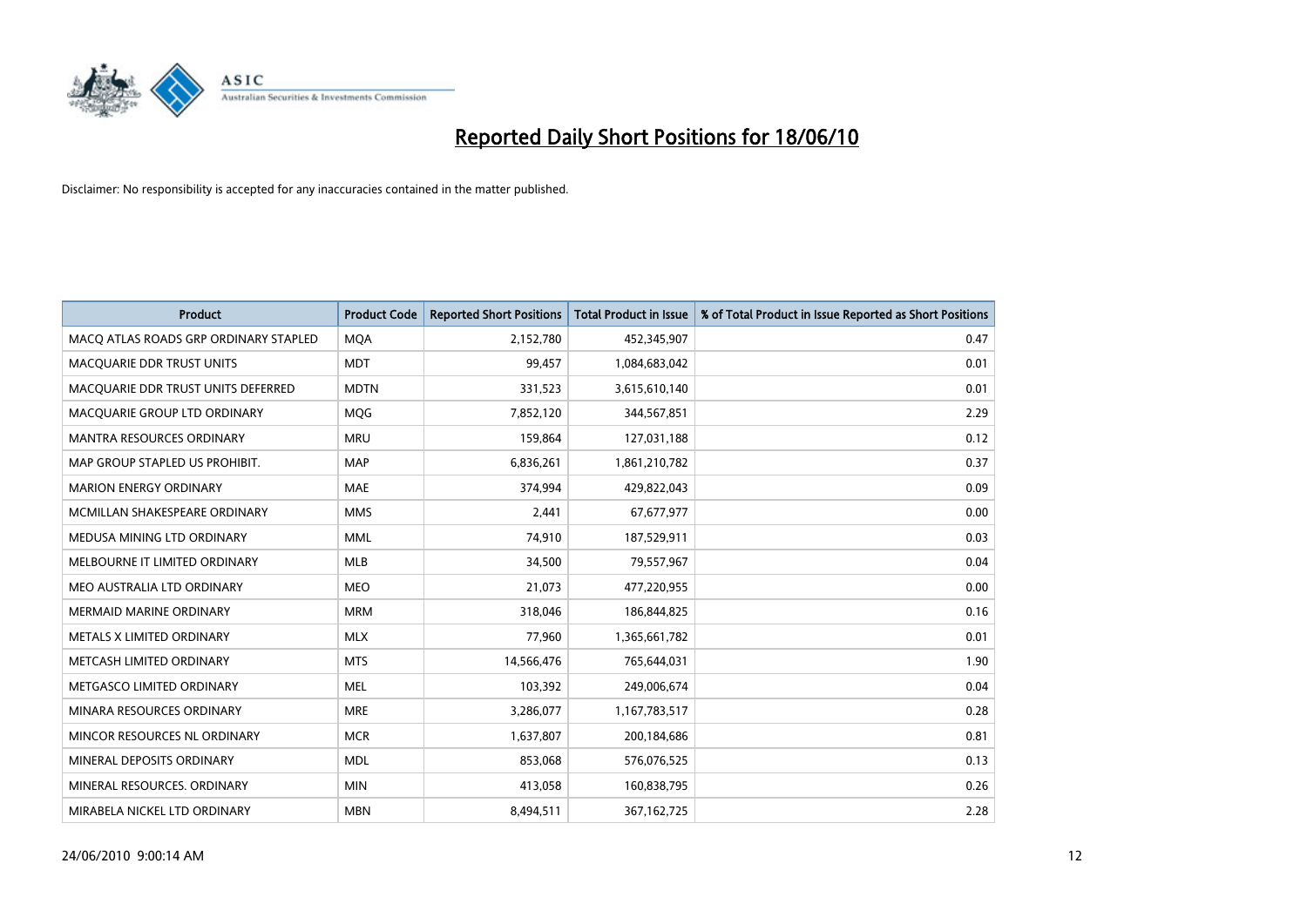

| <b>Product</b>                     | <b>Product Code</b> | <b>Reported Short Positions</b> | <b>Total Product in Issue</b> | % of Total Product in Issue Reported as Short Positions |
|------------------------------------|---------------------|---------------------------------|-------------------------------|---------------------------------------------------------|
| MIRVAC GROUP STAPLED SECURITIES    | <b>MGR</b>          | 12,092,508                      | 3,266,304,329                 | 0.33                                                    |
| MITCHELL COMMUNITCA. ORDINARY      | <b>MCU</b>          | 3,616                           | 301,654,653                   | 0.00                                                    |
| <b>MOLOPO ENERGY LTD ORDINARY</b>  | <b>MPO</b>          | 11,281                          | 250,665,548                   | 0.00                                                    |
| MOLY MINES LIMITED ORDINARY        | <b>MOL</b>          | 79,297                          | 363,916,323                   | 0.02                                                    |
| <b>MONADELPHOUS GROUP ORDINARY</b> | <b>MND</b>          | 1,025,236                       | 86,036,700                    | 1.20                                                    |
| MORTGAGE CHOICE LTD ORDINARY       | <b>MOC</b>          | 266,677                         | 119,617,705                   | 0.22                                                    |
| <b>MOUNT GIBSON IRON ORDINARY</b>  | <b>MGX</b>          | 1,025,021                       | 1,077,174,611                 | 0.09                                                    |
| MURCHISON METALS LTD ORDINARY      | <b>MMX</b>          | 1,606,844                       | 435,384,268                   | 0.36                                                    |
| MYER HOLDINGS LTD ORDINARY         | <b>MYR</b>          | 7,254,774                       | 581,517,884                   | 1.25                                                    |
| NATIONAL AUST. BANK ORDINARY       | <b>NAB</b>          | 14,537,854                      | 2,121,379,130                 | 0.68                                                    |
| NAVITAS LIMITED ORDINARY           | <b>NVT</b>          | 1,107,055                       | 342,361,526                   | 0.33                                                    |
| NEPTUNE MARINE ORDINARY            | <b>NMS</b>          | 977,370                         | 429,842,672                   | 0.22                                                    |
| NEW HOPE CORPORATION ORDINARY      | <b>NHC</b>          | 198,402                         | 827,730,549                   | 0.02                                                    |
| NEWCREST MINING ORDINARY           | <b>NCM</b>          | 23,366,802                      | 483,493,006                   | 4.78                                                    |
| NEWS CORP A NON-VOTING CDI         | <b>NWSLV</b>        | 498,166                         | 1,824,059,817                 | 0.02                                                    |
| NEWS CORP B VOTING CDI             | <b>NWS</b>          | 7,884,108                       | 798,520,953                   | 0.98                                                    |
| NEXUS ENERGY LIMITED ORDINARY      | <b>NXS</b>          | 11,441,066                      | 958,061,849                   | 1.20                                                    |
| NIB HOLDINGS LIMITED ORDINARY      | <b>NHF</b>          | 125,866                         | 495,431,427                   | 0.03                                                    |
| NICK SCALI LIMITED ORDINARY        | <b>NCK</b>          | 35,846                          | 81,000,000                    | 0.04                                                    |
| NIDO PETROLEUM ORDINARY            | <b>NDO</b>          | 2,303,463                       | 1,066,062,395                 | 0.22                                                    |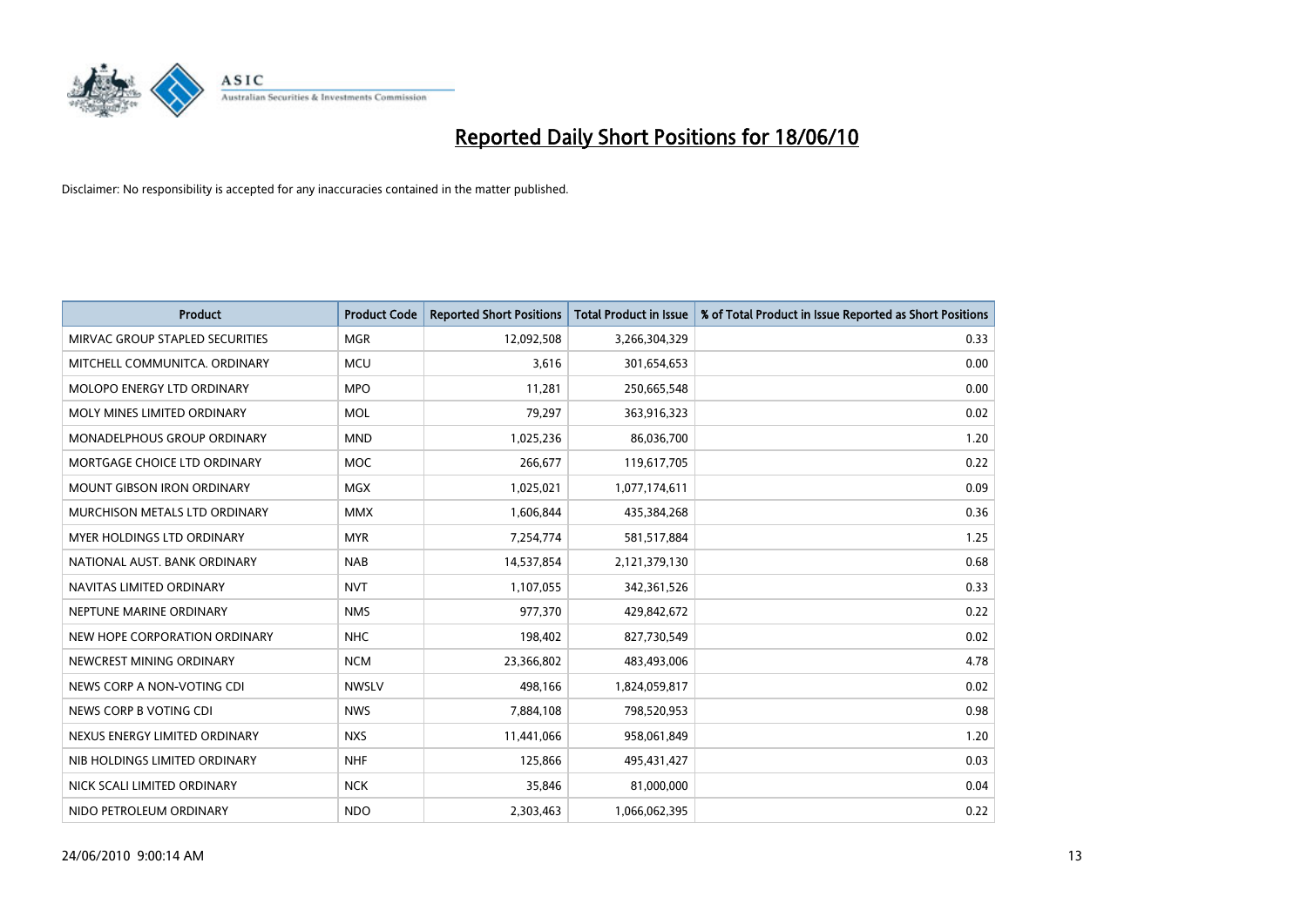

| <b>Product</b>                        | <b>Product Code</b> | <b>Reported Short Positions</b> | <b>Total Product in Issue</b> | % of Total Product in Issue Reported as Short Positions |
|---------------------------------------|---------------------|---------------------------------|-------------------------------|---------------------------------------------------------|
| NORTHERN CREST ORDINARY               | <b>NOC</b>          | 24,345                          | 116,074,781                   | 0.02                                                    |
| NORTHERN IRON LTD ORDINARY            | <b>NFE</b>          | 1,157,585                       | 292,204,786                   | 0.41                                                    |
| NOVOGEN LIMITED ORDINARY              | <b>NRT</b>          | 80.094                          | 102,125,894                   | 0.08                                                    |
| NRW HOLDINGS LIMITED ORDINARY         | <b>NWH</b>          | 348,723                         | 251,223,000                   | 0.13                                                    |
| NUFARM LIMITED ORDINARY               | <b>NUF</b>          | 1,261,844                       | 261,775,731                   | 0.48                                                    |
| OAKTON LIMITED ORDINARY               | <b>OKN</b>          | 4,223                           | 91,913,485                    | 0.00                                                    |
| OCEANAGOLD CORP. CHESS DEPOSITARY INT | <b>OGC</b>          | 518,147                         | 228,007,060                   | 0.23                                                    |
| OCEANIA CAPITAL LTD ORDINARY          | <b>OCP</b>          | 180                             | 91,921,295                    | 0.00                                                    |
| OIL SEARCH LTD ORDINARY               | <b>OSH</b>          | 7,724,021                       | 1,308,279,222                 | 0.58                                                    |
| OM HOLDINGS LIMITED ORDINARY          | <b>OMH</b>          | 347,605                         | 498,460,150                   | 0.07                                                    |
| ONESTEEL LIMITED ORDINARY             | <b>OST</b>          | 2,223,911                       | 1,331,583,166                 | 0.16                                                    |
| ORICA LIMITED ORDINARY                | ORI                 | 1,722,949                       | 361,129,562                   | 0.47                                                    |
| ORIGIN ENERGY ORDINARY                | <b>ORG</b>          | 1,930,828                       | 880,668,872                   | 0.18                                                    |
| OZ MINERALS ORDINARY                  | OZL                 | 35,823,632                      | 3,121,339,730                 | 1.15                                                    |
| <b>PACIFIC BRANDS ORDINARY</b>        | PBG                 | 5,470,739                       | 931,386,248                   | 0.60                                                    |
| PALADIN ENERGY LTD ORDINARY           | <b>PDN</b>          | 22,095,165                      | 717,142,802                   | 3.08                                                    |
| PAN PACIFIC PETROL. ORDINARY          | PPP                 | 21,527                          | 588,612,110                   | 0.00                                                    |
| PANAUST LIMITED ORDINARY              | <b>PNA</b>          | 13,399,938                      | 2,953,892,669                 | 0.46                                                    |
| PANORAMIC RESOURCES ORDINARY          | PAN                 | 131,105                         | 205,262,842                   | 0.06                                                    |
| PAPERLINX LIMITED ORDINARY            | <b>PPX</b>          | 13,011,132                      | 603,580,761                   | 2.15                                                    |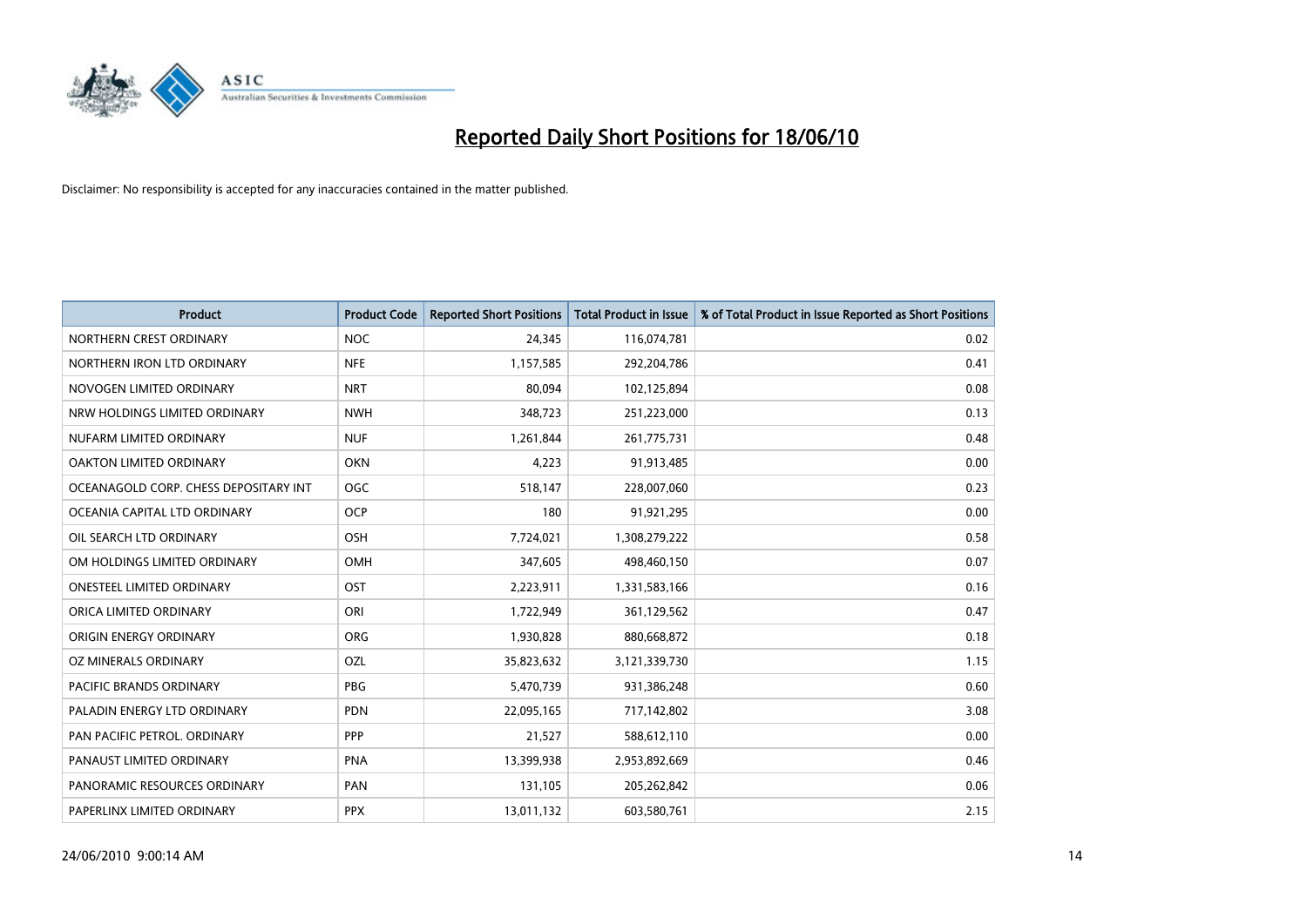

| <b>Product</b>                       | <b>Product Code</b> | <b>Reported Short Positions</b> | <b>Total Product in Issue</b> | % of Total Product in Issue Reported as Short Positions |
|--------------------------------------|---------------------|---------------------------------|-------------------------------|---------------------------------------------------------|
| PEET LIMITED ORDINARY                | PPC                 | 43.404                          | 300,681,486                   | 0.01                                                    |
| PERILYA LIMITED ORDINARY             | PEM                 | 683,625                         | 526,075,563                   | 0.13                                                    |
| PERPETUAL LIMITED ORDINARY           | PPT                 | 2,242,073                       | 43,411,178                    | 5.17                                                    |
| PERSEUS MINING LTD ORDINARY          | PRU                 | 730,963                         | 417,432,088                   | 0.17                                                    |
| PHARMAXIS LTD ORDINARY               | <b>PXS</b>          | 2,368,435                       | 225,410,234                   | 1.04                                                    |
| PHOTON GROUP LTD ORDINARY            | <b>PGA</b>          | 965,265                         | 187,440,645                   | 0.51                                                    |
| PIKE RIVER COAL ORDINARY             | <b>PRC</b>          | 506,320                         | 404,781,367                   | 0.13                                                    |
| PLATINUM ASSET ORDINARY              | <b>PTM</b>          | 3,152,522                       | 561,347,878                   | 0.56                                                    |
| PLATINUM AUSTRALIA ORDINARY          | <b>PLA</b>          | 8,086,819                       | 321,030,521                   | 2.50                                                    |
| PMP LIMITED ORDINARY                 | <b>PMP</b>          | 1,287,630                       | 335, 348, 483                 | 0.39                                                    |
| PREMIER INVESTMENTS ORDINARY         | <b>PMV</b>          | 132,294                         | 155,030,045                   | 0.08                                                    |
| PRIMARY HEALTH CARE ORDINARY         | <b>PRY</b>          | 4,935,089                       | 491,328,342                   | 0.99                                                    |
| PRIME INFR GROUP. STAPLED SECURITIES | PIH                 | 1,219,244                       | 351,776,795                   | 0.34                                                    |
| PRIMEAG AUSTRALIA ORDINARY           | PAG                 | 384,213                         | 150,554,149                   | 0.25                                                    |
| PROGRAMMED ORDINARY                  | PRG                 | 100,019                         | 118,169,906                   | 0.09                                                    |
| <b>QANTAS AIRWAYS ORDINARY</b>       | QAN                 | 3,030,086                       | 2,265,123,620                 | 0.13                                                    |
| <b>OBE INSURANCE GROUP ORDINARY</b>  | <b>OBE</b>          | 13,167,369                      | 1,035,064,820                 | 1.25                                                    |
| RAMELIUS RESOURCES ORDINARY          | <b>RMS</b>          | 12,533                          | 291,191,453                   | 0.00                                                    |
| RAMSAY HEALTH CARE ORDINARY          | <b>RHC</b>          | 2,168,006                       | 202,081,252                   | 1.07                                                    |
| RANGE RESOURCES LTD ORDINARY         | <b>RRS</b>          | 100,000                         | 864,185,299                   | 0.01                                                    |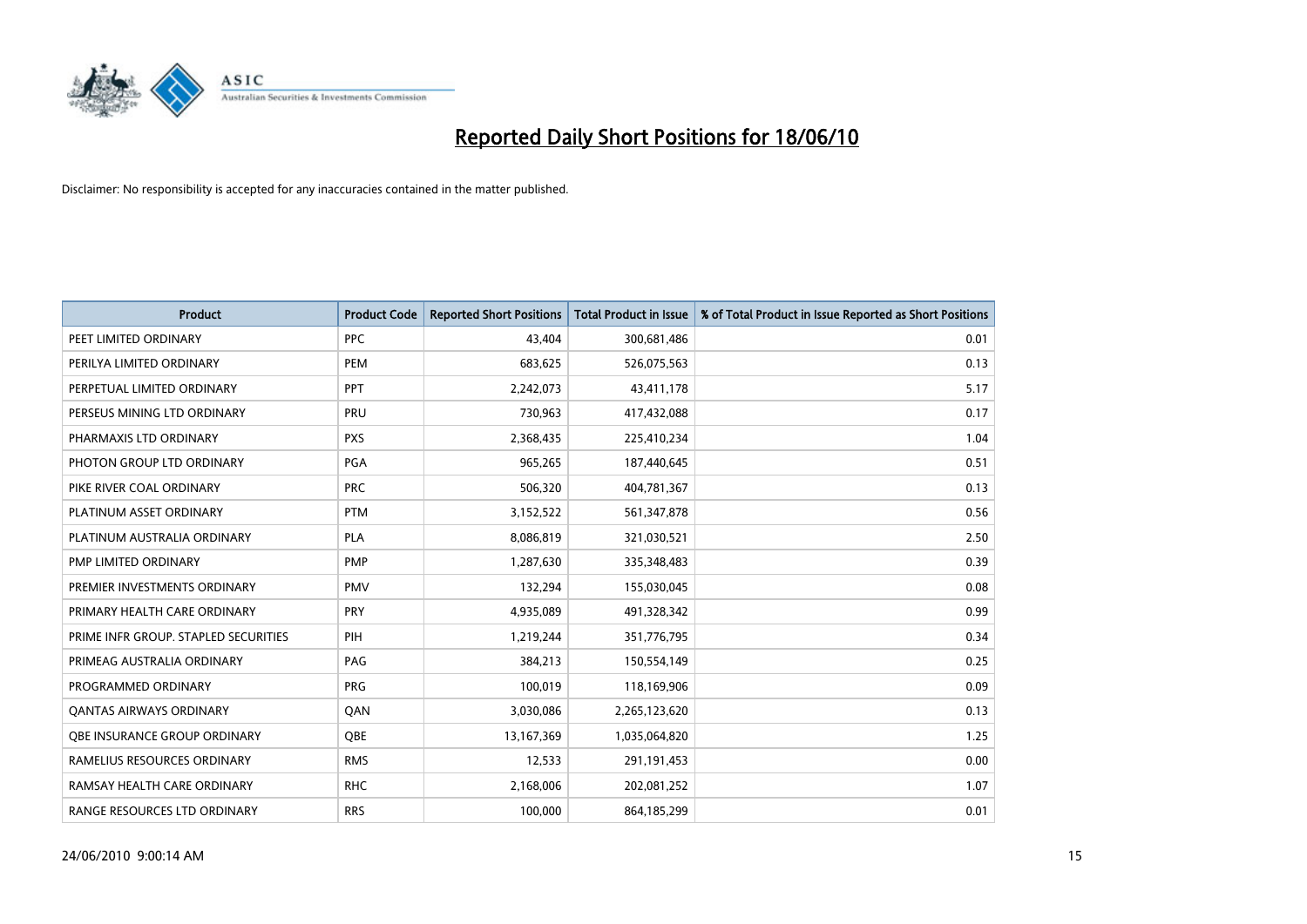

| <b>Product</b>                    | <b>Product Code</b> | <b>Reported Short Positions</b> | Total Product in Issue | % of Total Product in Issue Reported as Short Positions |
|-----------------------------------|---------------------|---------------------------------|------------------------|---------------------------------------------------------|
| <b>REA GROUP ORDINARY</b>         | <b>REA</b>          | 15,925                          | 128,439,366            | 0.01                                                    |
| <b>RED 5 LIMITED ORDINARY</b>     | <b>RED</b>          | 500,000                         | 977,288,043            | 0.05                                                    |
| <b>REDFLEX HOLDINGS ORDINARY</b>  | <b>RDF</b>          | 26,744                          | 110,010,757            | 0.02                                                    |
| REECE AUSTRALIA LTD. ORDINARY     | <b>REH</b>          | 24,525                          | 99,600,000             | 0.02                                                    |
| <b>REGIS RESOURCES ORDINARY</b>   | <b>RRL</b>          | 168,611                         | 389,127,125            | 0.04                                                    |
| RESMED INC CDI 10:1               | <b>RMD</b>          | 935,924                         | 772,670,160            | 0.12                                                    |
| <b>RESOLUTE MINING ORDINARY</b>   | <b>RSG</b>          | 495,840                         | 387,528,521            | 0.12                                                    |
| RHG LIMITED ORDINARY              | <b>RHG</b>          | 50,660                          | 317,910,688            | 0.01                                                    |
| RIO TINTO LIMITED ORDINARY        | <b>RIO</b>          | 12,226,874                      | 606,831,240            | 2.01                                                    |
| <b>RIVERCITY MOTORWAY STAPLED</b> | <b>RCY</b>          | 3,400,062                       | 957,010,115            | 0.35                                                    |
| RIVERSDALE MINING ORDINARY        | <b>RIV</b>          | 1,174,183                       | 200,118,524            | 0.58                                                    |
| ROC OIL COMPANY ORDINARY          | <b>ROC</b>          | 1,979,220                       | 713,154,560            | 0.28                                                    |
| SAI GLOBAL LIMITED ORDINARY       | SAI                 | 184,398                         | 159,546,351            | 0.11                                                    |
| SALMAT LIMITED ORDINARY           | <b>SLM</b>          | 27,834                          | 159,131,983            | 0.01                                                    |
| SANDFIRE RESOURCES ORDINARY       | <b>SFR</b>          | 100,559                         | 129,129,779            | 0.07                                                    |
| SANTOS LTD ORDINARY               | <b>STO</b>          | 1,556,445                       | 832,552,523            | 0.18                                                    |
| SEDGMAN LIMITED ORDINARY          | <b>SDM</b>          | 5,592                           | 205,986,681            | 0.00                                                    |
| SEEK LIMITED ORDINARY             | <b>SEK</b>          | 4,342,400                       | 336,584,488            | 1.27                                                    |
| SELECT HARVESTS ORDINARY          | <b>SHV</b>          | 16,168                          | 39,761,768             | 0.04                                                    |
| SERVCORP LIMITED ORDINARY         | SRV                 | 391,198                         | 98,440,807             | 0.39                                                    |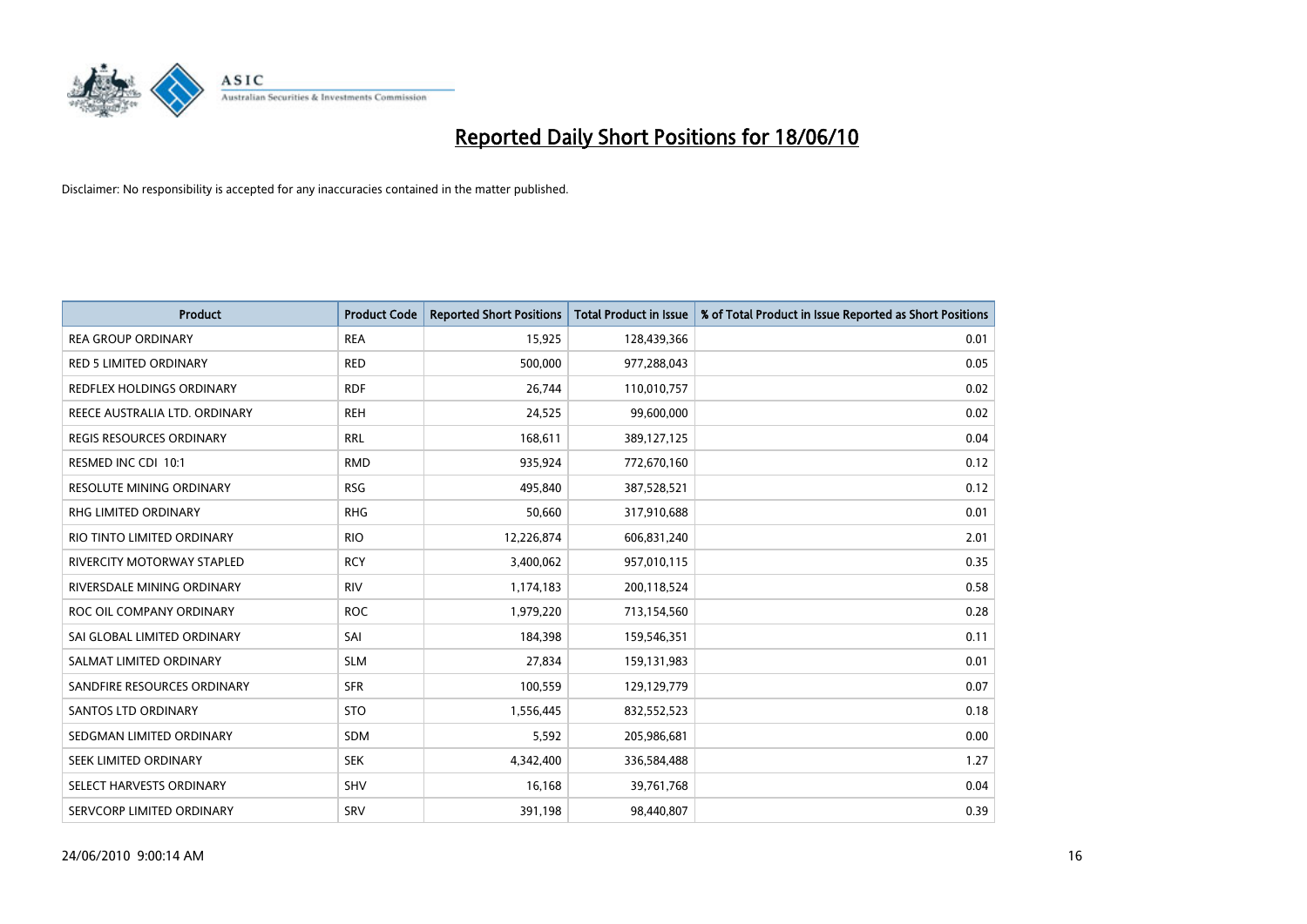

| <b>Product</b>                           | <b>Product Code</b> | <b>Reported Short Positions</b> | Total Product in Issue | % of Total Product in Issue Reported as Short Positions |
|------------------------------------------|---------------------|---------------------------------|------------------------|---------------------------------------------------------|
| SEVEN GROUP HOLDINGS ORDINARY            | SVW                 | 413,156                         | 305,410,281            | 0.14                                                    |
| SEVEN NETWORK ORDINARY                   | <b>SEV</b>          | 26.668                          | 190,410,281            | 0.01                                                    |
| SIGMA PHARMACEUTICAL ORDINARY            | SIP                 | 9,042,434                       | 1,178,626,572          | 0.77                                                    |
| SILEX SYSTEMS ORDINARY                   | <b>SLX</b>          | 196,671                         | 149,073,532            | 0.13                                                    |
| SILVER LAKE RESOURCE ORDINARY            | <b>SLR</b>          | 130,214                         | 178,757,838            | 0.08                                                    |
| SIMS METAL MGMT LTD ORDINARY             | SGM                 | 1,768,588                       | 203,881,274            | 0.86                                                    |
| SINGAPORE TELECOMM. CHESS DEPOSITARY INT | SGT                 | 7,215,969                       | 477,561,291            | 1.48                                                    |
| SKILLED GROUP LTD ORDINARY               | <b>SKE</b>          | 85,439                          | 190,738,408            | 0.04                                                    |
| SKY CITY ENTERTAIN. ORDINARY             | <b>SKC</b>          | 3,925,749                       | 575,114,687            | 0.68                                                    |
| <b>SKY NETWORK ORDINARY</b>              | <b>SKT</b>          | 1,673,200                       | 389,139,785            | 0.43                                                    |
| SMS MANAGEMENT, ORDINARY                 | <b>SMX</b>          | 48,567                          | 66,781,500             | 0.08                                                    |
| SONIC HEALTHCARE ORDINARY                | <b>SHL</b>          | 1,812,989                       | 388,429,875            | 0.46                                                    |
| SOUL PATTINSON (W.H) ORDINARY            | SOL                 | 46.408                          | 238,640,580            | 0.02                                                    |
| SP AUSNET STAPLED SECURITIES             | SPN                 | 3,939,621                       | 2,705,140,151          | 0.15                                                    |
| SPARK INFRASTRUCTURE STAPLED SECURITIES  | SKI                 | 4,608,290                       | 1,031,911,394          | 0.45                                                    |
| SPDR 200 FUND ETF UNITS                  | STW                 | 7,541                           | 56,379,172             | 0.01                                                    |
| SPECIALTY FASHION ORDINARY               | <b>SFH</b>          | 964,982                         | 190,964,693            | 0.50                                                    |
| SPOTLESS GROUP LTD ORDINARY              | <b>SPT</b>          | 1,138,210                       | 259,309,656            | 0.44                                                    |
| ST BARBARA LIMITED ORDINARY              | SBM                 | 41,319,499                      | 1,952,668,407          | 2.12                                                    |
| STHN CROSS MEDIA ORDINARY                | <b>SXL</b>          | 312,454                         | 378,827,750            | 0.07                                                    |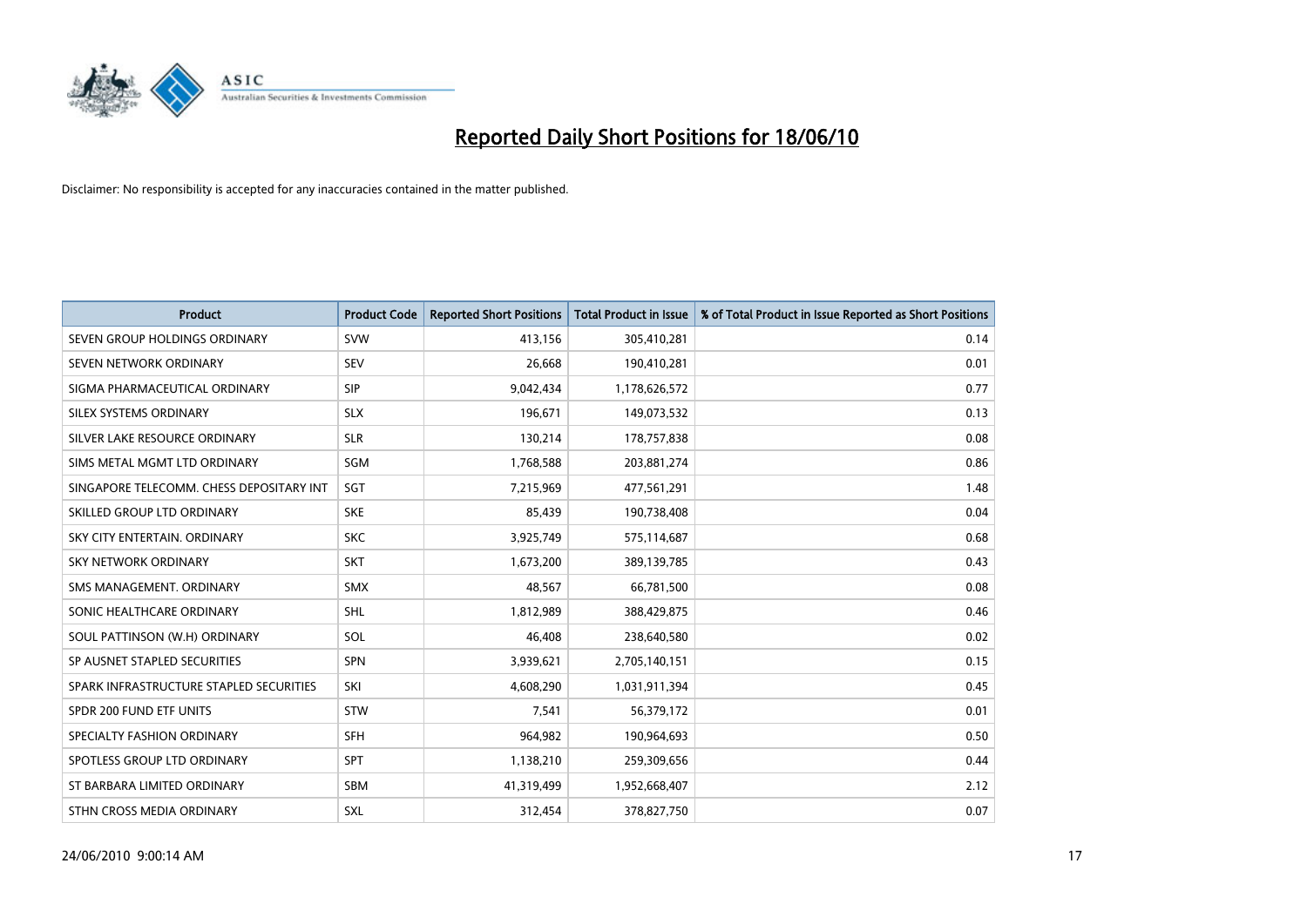

| <b>Product</b>                       | <b>Product Code</b> | <b>Reported Short Positions</b> | Total Product in Issue | % of Total Product in Issue Reported as Short Positions |
|--------------------------------------|---------------------|---------------------------------|------------------------|---------------------------------------------------------|
| STOCKLAND UNITS/ORD STAPLED          | SGP                 | 13,224,061                      | 2,383,036,717          | 0.55                                                    |
| STRAITS RESOURCES ORDINARY           | SRL                 | 1,281,957                       | 255,203,613            | 0.50                                                    |
| STW COMMUNICATIONS ORDINARY          | SGN                 | 561,307                         | 364,310,964            | 0.15                                                    |
| SUNCORP-METWAY, ORDINARY             | <b>SUN</b>          | 5,550,266                       | 1,281,390,524          | 0.42                                                    |
| SUNDANCE RESOURCES ORDINARY          | SDL                 | 18,973,425                      | 2,709,995,932          | 0.69                                                    |
| SUNLAND GROUP LTD ORDINARY           | <b>SDG</b>          | 20,711                          | 251,107,692            | 0.00                                                    |
| SUPER CHEAP AUTO GRP ORDINARY        | SUL                 | 391,135                         | 127,532,302            | 0.30                                                    |
| TABCORP HOLDINGS LTD ORDINARY        | <b>TAH</b>          | 2,735,149                       | 612,625,759            | 0.45                                                    |
| TAP OIL LIMITED ORDINARY             | <b>TAP</b>          | 318,686                         | 156,485,921            | 0.21                                                    |
| TASSAL GROUP LIMITED ORDINARY        | <b>TGR</b>          | 3,320,071                       | 144,197,882            | 2.30                                                    |
| TATTS GROUP LTD ORDINARY             | <b>TTS</b>          | 7,249,633                       | 1,281,937,479          | 0.56                                                    |
| <b>TECHNOLOGY ONE ORDINARY</b>       | <b>TNE</b>          | 579                             | 300,303,455            | 0.00                                                    |
| TELECOM CORPORATION ORDINARY         | <b>TEL</b>          | 43,736,058                      | 1,920,694,831          | 2.28                                                    |
| <b>TELSTRA CORPORATION, ORDINARY</b> | <b>TLS</b>          | 65,811,139                      | 12,443,074,357         | 0.52                                                    |
| TEN NETWORK HOLDINGS ORDINARY        | <b>TEN</b>          | 7,483,295                       | 1,045,236,720          | 0.70                                                    |
| TFS CORPORATION LTD ORDINARY         | <b>TFC</b>          | 72,438                          | 226,773,919            | 0.03                                                    |
| THE REJECT SHOP ORDINARY             | <b>TRS</b>          | 21,851                          | 25,973,070             | 0.09                                                    |
| TIGER RESOURCES ORDINARY             | <b>TGS</b>          | 539,761                         | 465,255,115            | 0.12                                                    |
| TIMBERCORP LIMITED ORDINARY          | <b>TIM</b>          | 3,262,235                       | 352,071,429            | 0.94                                                    |
| <b>TISHMAN SPEYER UNITS</b>          | <b>TSO</b>          | 42.038                          | 338,440,904            | 0.01                                                    |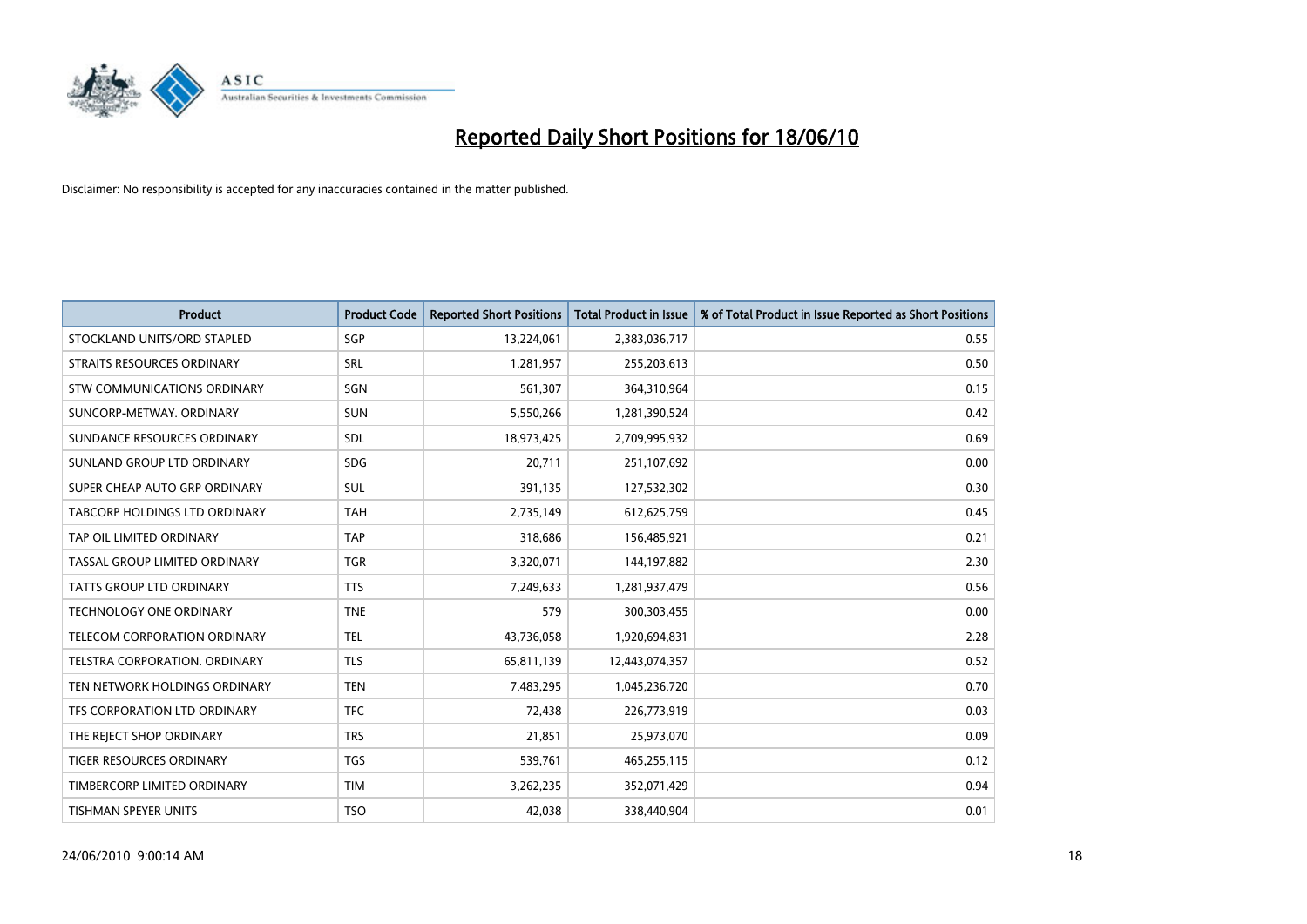

| <b>Product</b>                            | <b>Product Code</b> | <b>Reported Short Positions</b> | Total Product in Issue | % of Total Product in Issue Reported as Short Positions |
|-------------------------------------------|---------------------|---------------------------------|------------------------|---------------------------------------------------------|
| TOLL HOLDINGS LTD ORDINARY                | <b>TOL</b>          | 6,033,806                       | 702,867,609            | 0.87                                                    |
| TOWER AUSTRALIA ORDINARY                  | <b>TAL</b>          | 6,068,039                       | 363,937,557            | 1.65                                                    |
| TOX FREE SOLUTIONS ORDINARY               | <b>TOX</b>          | 28,068                          | 91,544,000             | 0.03                                                    |
| TPG TELECOM LIMITED ORDINARY              | <b>TPM</b>          | 359,003                         | 766,624,104            | 0.04                                                    |
| TRANSFIELD SERV INFR STAPLED SECURITIES   | <b>TSI</b>          | 503,436                         | 432,184,488            | 0.11                                                    |
| <b>TRANSFIELD SERVICES ORDINARY</b>       | <b>TSE</b>          | 800,033                         | 414,278,904            | 0.19                                                    |
| TRANSPACIFIC INDUST, ORDINARY             | <b>TPI</b>          | 11,487,342                      | 960,638,735            | 1.18                                                    |
| TRANSURBAN GROUP TRIPLE STAPLED SEC.      | <b>TCL</b>          | 4,030,610                       | 1,414,667,986          | 0.28                                                    |
| TROY RESOURCES NL ORDINARY                | <b>TRY</b>          | 367,788                         | 87,464,323             | 0.42                                                    |
| UGL LIMITED ORDINARY                      | UGL                 | 3,850,511                       | 165,928,705            | 2.32                                                    |
| UNILIFE CORPORATION CDI 6:1               | <b>UNS</b>          | 42,376                          | 281,904,534            | 0.02                                                    |
| UXC LIMITED ORDINARY                      | <b>UXC</b>          | 1,256,155                       | 294,548,953            | 0.43                                                    |
| VALAD PROPERTY GROUP STAPLED US PROHIBIT. | <b>VPG</b>          | 528,462                         | 2,287,682,926          | 0.03                                                    |
| <b>VILLAGE ROADSHOW LTD ORDINARY</b>      | <b>VRL</b>          | 682                             | 114,217,649            | 0.00                                                    |
| VILLAGE ROADSHOW LTD 'A' CLASS PREFERENCE | <b>VRLPA</b>        | 8,866                           | 52,235,451             | 0.02                                                    |
| <b>VIRGIN BLUE HOLDINGS ORDINARY</b>      | <b>VBA</b>          | 9,334,533                       | 2,209,126,568          | 0.41                                                    |
| VIRIDIS CLEAN ENERGY ORDINARY UNITS DEF   | <b>VIRDA</b>        | 19,209                          | 199,020,586            | 0.01                                                    |
| VITERRA INC CDI 1:1                       | <b>VTA</b>          | 1,302                           | 68,629,939             | 0.00                                                    |
| <b>WAREHOUSE GROUP ORDINARY</b>           | <b>WHS</b>          | 384,780                         | 311,195,868            | 0.12                                                    |
| <b>WATPAC LIMITED ORDINARY</b>            | <b>WTP</b>          | 7,538                           | 181,326,206            | 0.00                                                    |